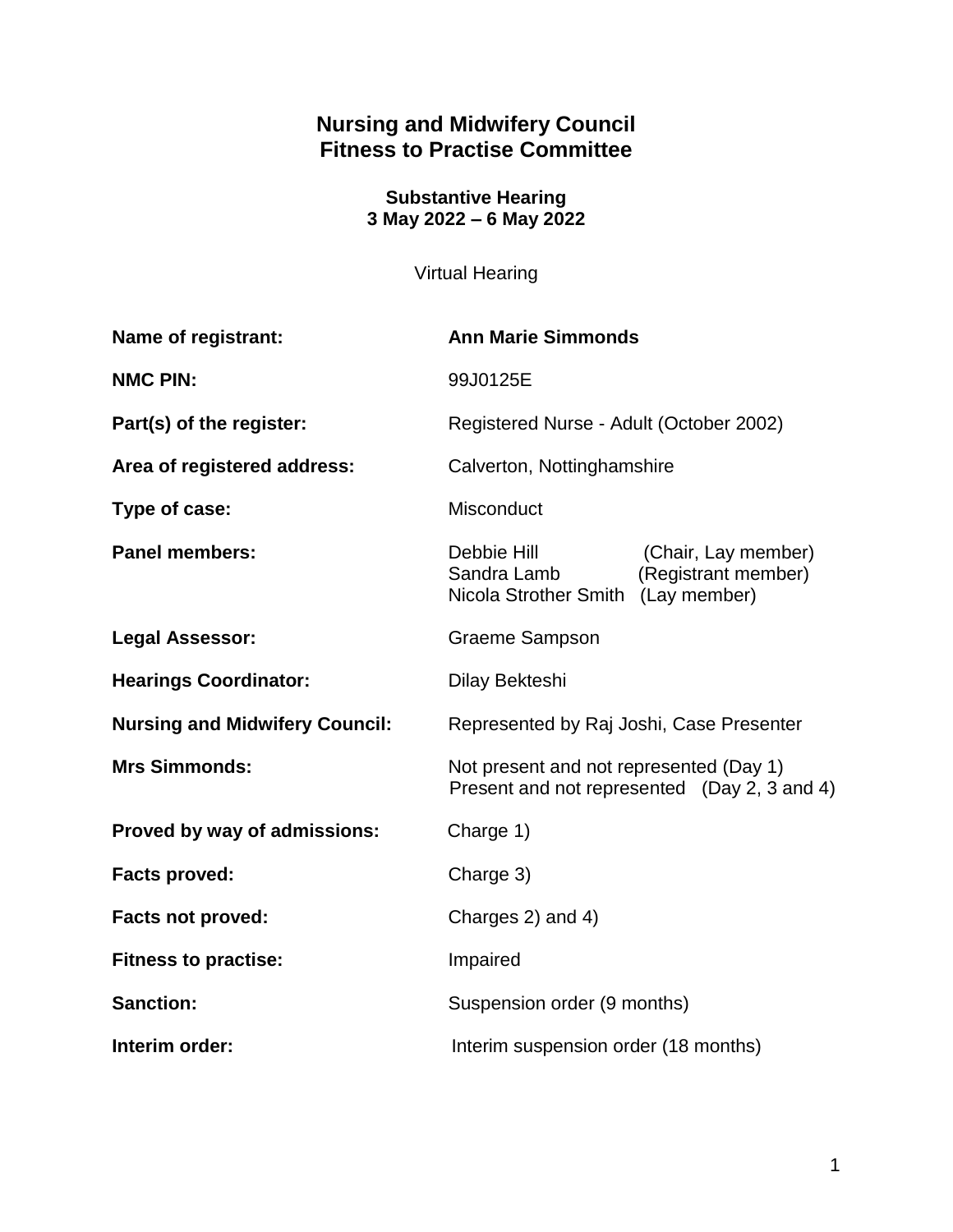## **Details of charge**

That you, a registered nurse:

- 1) Claimed overtime payment for one or more of the shifts set out in Schedule 1 when you were not entitled to do so. **[PROVED BY WAY OF ADMISSION]**
- 2) On one or more occasions between May 2018 and October 2018 authorised your own claims for overtime when you were not permitted to do so. **[NOT PROVED]**
- 3) Your conduct in Charge 1, above, was dishonest in that you knowingly claimed for overtime payment when you knew you were not entitled to do so. **[PROVED]**
- 4) Your conduct in Charge 2, above, was dishonest in that you knowingly authorised your own claims for overtime when you knew you were not permitted to do so. **[NOT PROVED]**

AND in light of the above, your fitness to practise is impaired by reason of your misconduct.

#### **Schedule 1**

| 27 May 2018  | 16 July 2018 | 31 August 2018    |
|--------------|--------------|-------------------|
| 4 June 2018  | 17 July 2018 | 2 September 2018  |
| 5 June 2018  | 18 July 2018 | 3 September 2018  |
| 6 June 2018  | 19 July 2018 | 4 September 2018  |
| 7 June 2018  | 20 July 2018 | 5 September 2018  |
| 9 June 2018  | 23 July 2018 | 6 September 2018  |
| 11 June 2018 | 24 July 2018 | 7 September 2018  |
| 14 June 2018 | 25 July 2018 | 9 September 2018  |
| 15 June 2018 | 30 July 2018 | 12 September 2018 |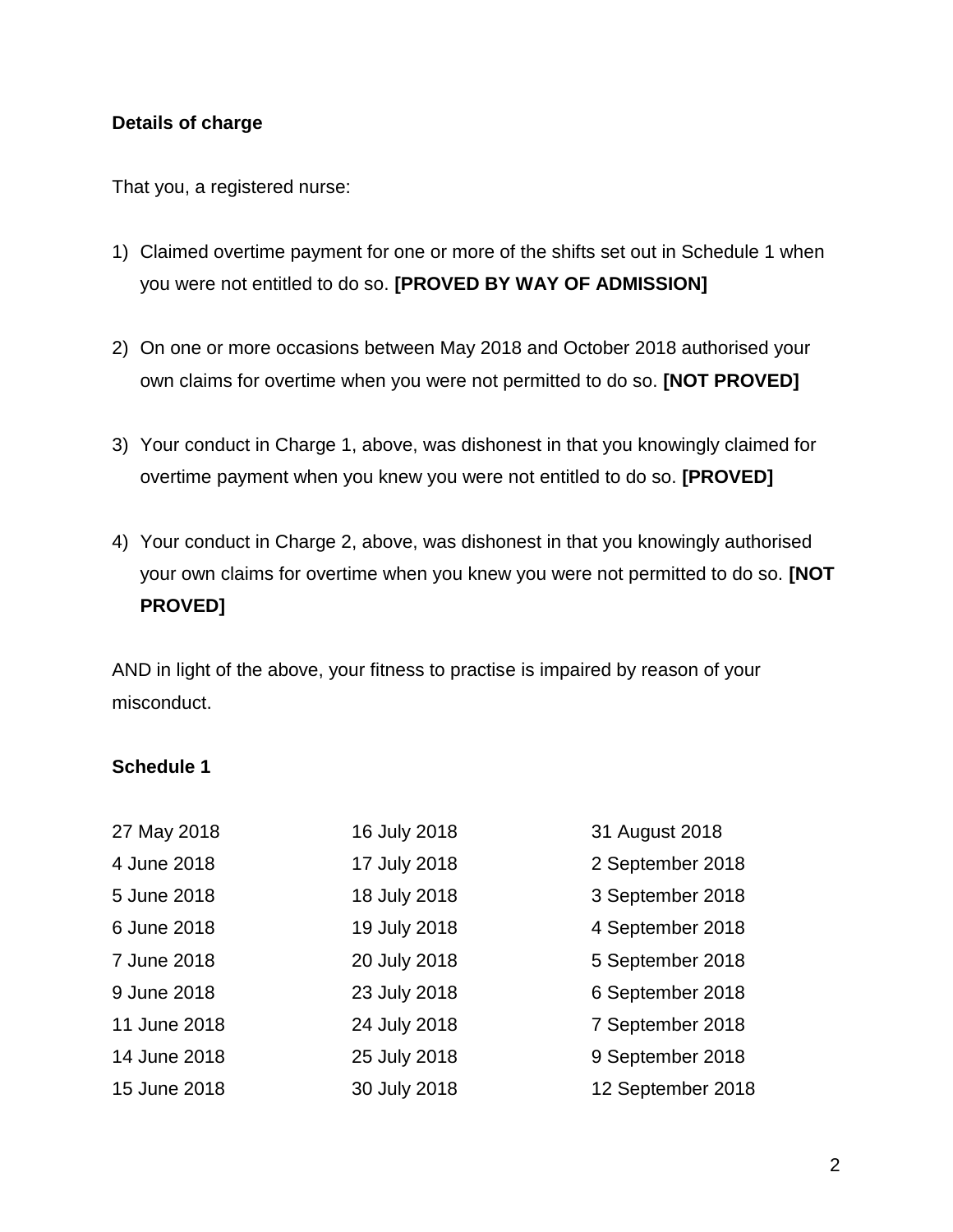| 18 June 2018 | 1 August 2018  | 13 September 2018 |
|--------------|----------------|-------------------|
| 20 June 2018 | 2 August 2018  | 15 September 2018 |
| 21 June 2018 | 4 August 2018  | 17 September 2018 |
| 25 June 2018 | 5 August 2018  | 18 September 2018 |
| 26 June 2018 | 6 August 2018  | 19 September 2018 |
| 27 June 2018 | 12 August 2018 | 20 September 2018 |
| 28 June 2018 | 13 August 2018 | 21 September 2018 |
| 29 June 2018 | 14 August 2018 | 22 September 2018 |
| 2 July 2018  | 15 August 2018 | 23 September 2018 |
| 3 July 2018  | 16 August 2018 | 24 September 2018 |
| 4 July 2018  | 20 August 2018 | 25 September 2018 |
| 5 July 2018  | 21 August 2018 | 27 September 2018 |
| 6 July 2018  | 22 August 2018 | 28 September 2018 |
| 7 July 2018  | 23 August 2018 | 29 September 2018 |
| 8 July 2018  | 24 August 2018 | 1 October 2018    |
| 9 July 2018  | 27 August 2018 | 2 October 2018    |
| 10 July 2018 | 28 August 2018 | 3 October 2018    |
| 11 July 2018 | 29 August 2018 | 6 October 2018    |
| 13 July 2018 | 30 August 2018 | 7 October 2018    |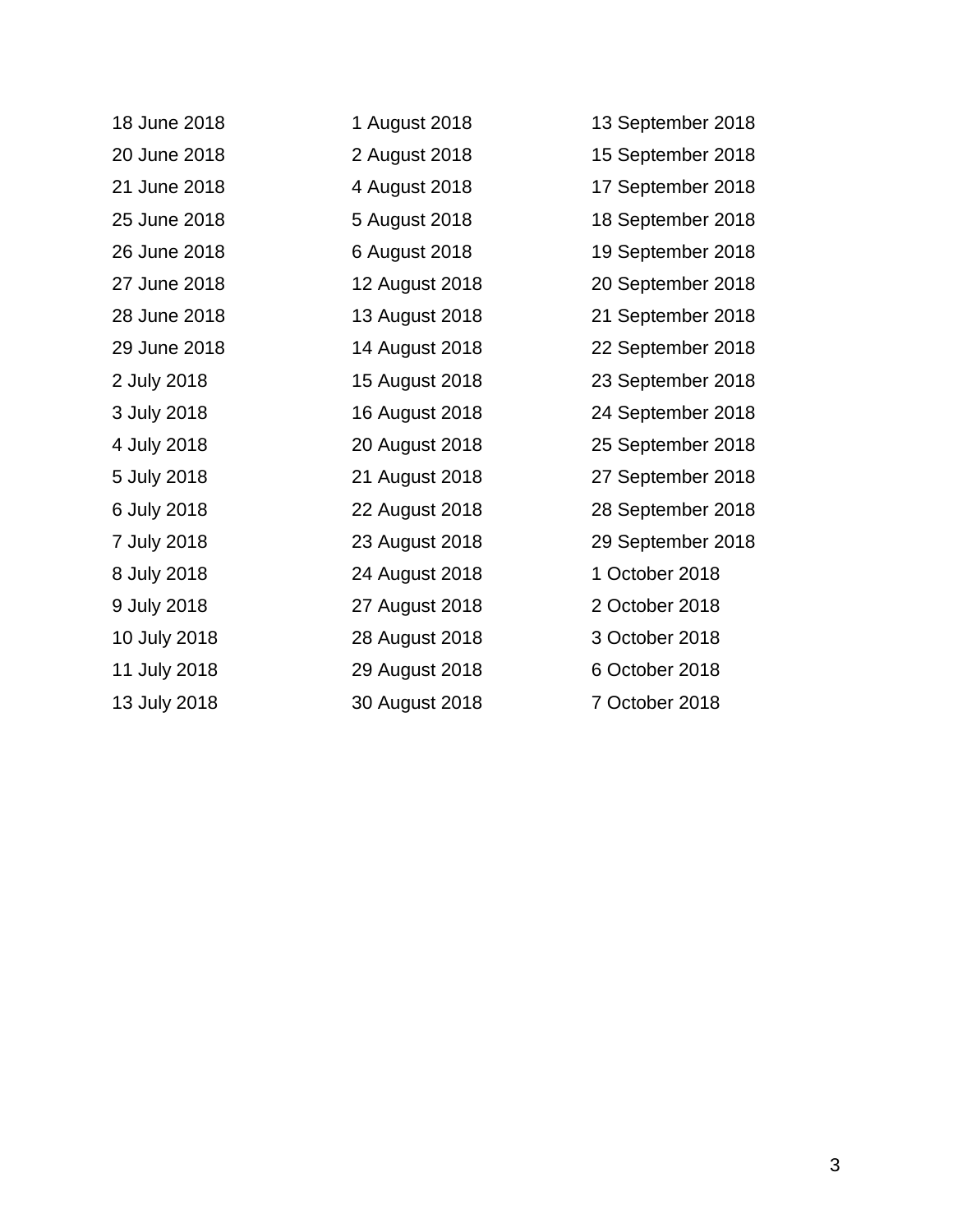# **Decision and reasons on service of Notice of Hearing (Heard and considered on day 1)**

The panel was informed at the start of this hearing that Mrs Simmonds was not in attendance and that the Notice of Hearing letter had been sent to Mrs Simmonds' registered email address on 28 March 2022.

The panel took into account that the Notice of Hearing provided details of the allegation, the time, dates and venue of the hearing and, amongst other things, information about Mrs Simmonds's right to attend, be represented and call evidence, as well as the panel's power to proceed in her absence.

Mr Joshi, on behalf of the Nursing and Midwifery Council (NMC), submitted that it had complied with the requirements of Rules 11 and 34 of the Nursing and Midwifery Council (Fitness to Practise) Rules 2004, as amended (the Rules).

The panel accepted the advice of the legal assessor.

In the light of all of the information available, the panel was satisfied that Mrs Simmonds has been served with the Notice of Hearing in accordance with the requirements of Rules 11 and 34.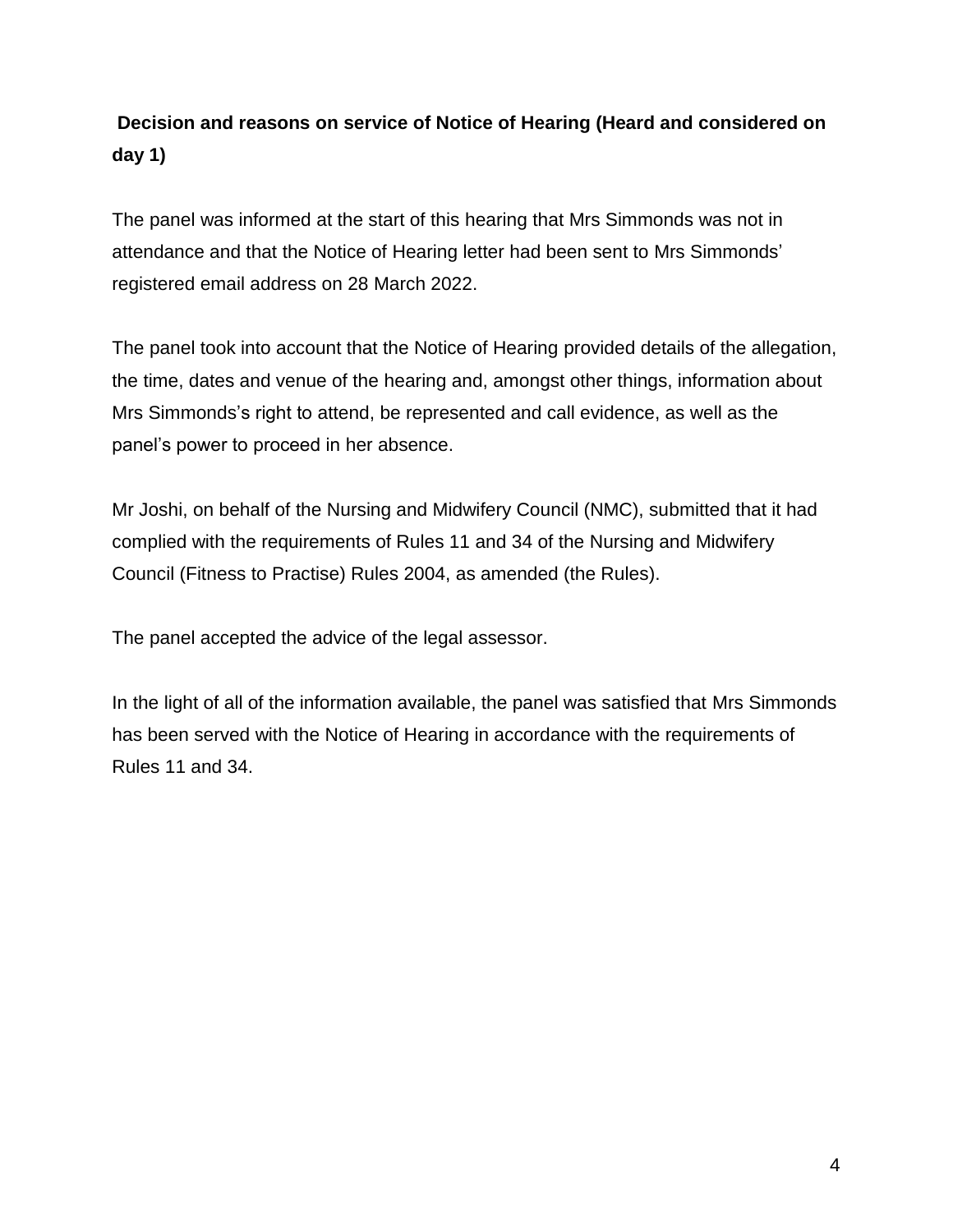# **Decision and reasons on proceeding in the absence of Mrs Simmonds (Heard and considered on day 1)**

The panel next considered whether it should proceed in the absence of Mrs Simmonds. The panel had regard to Rule 21(2), which states:

- *'21. (2) Where the registrant fails to attend and is not represented at the hearing, the Committee*
	- *(a) shall require the presenter to adduce evidence that all reasonable efforts have been made, in accordance with these Rules, to serve the notice of hearing on the registrant;*
	- *(b) may, where the Committee is satisfied that the notice of hearing has been duly served, direct that the allegation should be heard and determined notwithstanding the absence of the registrant; or*
	- *(c) may adjourn the hearing and issue directions.'*

Mr Joshi referred the panel to the documentation from Mrs Simmonds and told the panel that there has been engagement between the NMC and Mrs Simmonds. He further referred the panel to an email from Mrs Simmonds which states that she had provisionally booked 4 and 5 May 2022 off work to facilitate being called to give evidence at the hearing. Mr Joshi therefore invited the panel to continue in the absence of Mrs Simmonds as she has voluntarily absented herself from the rest of the hearing.

The panel has decided to proceed in the absence of Mrs Simmonds. In reaching this decision, the panel has considered the submissions of Mr Joshi, and the advice of the legal assessor. It has had particular regard to the factors set out in the decision of *R v*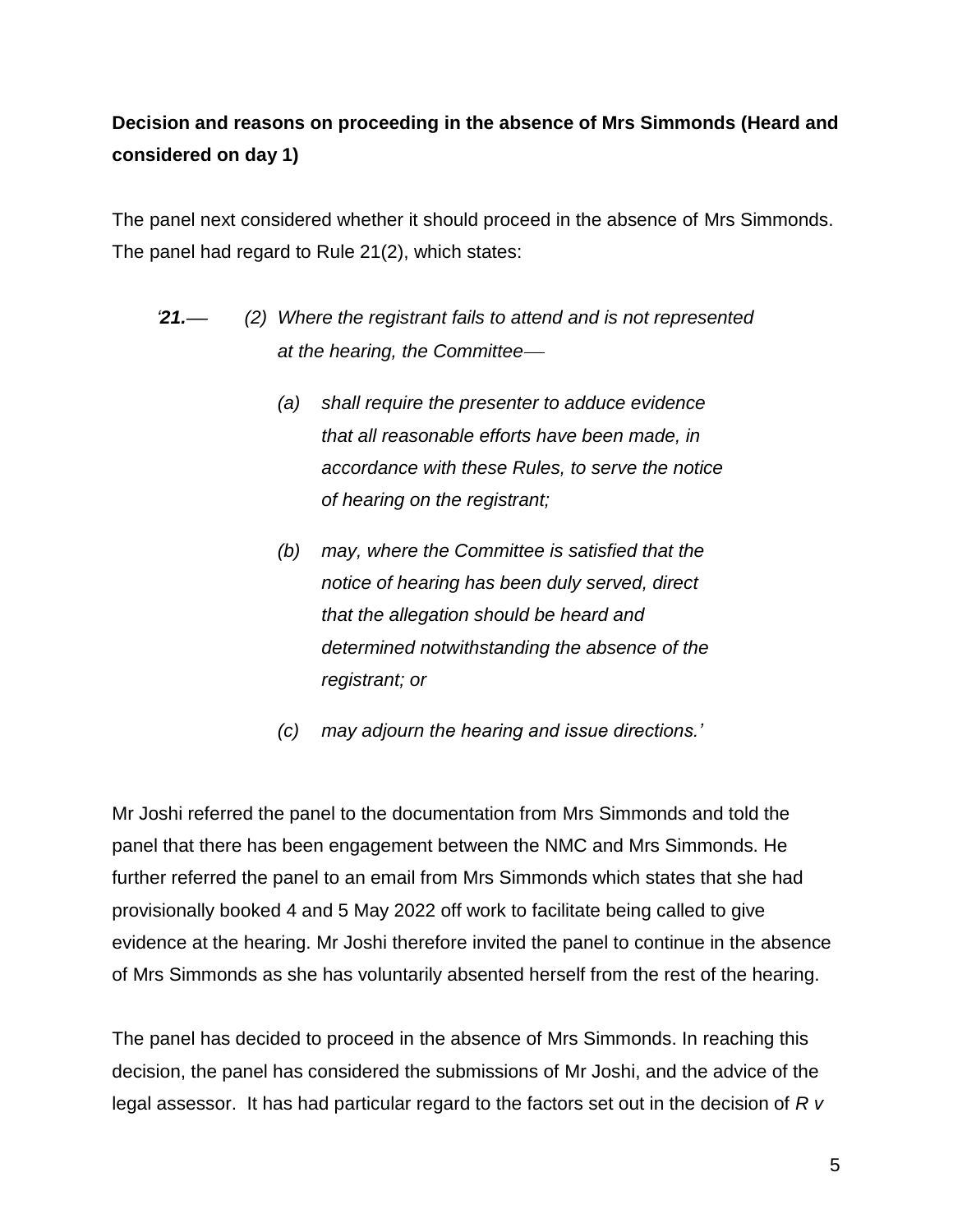*Jones* and *General Medical Council v Adeogba* [2016] EWCA Civ 162 and had regard to the overall interests of justice and fairness to all parties. It noted that:

- No application for an adjournment has been made by Mrs Simmonds;
- Mrs Simmonds has engaged with the NMC and therefore is aware of the proceedings;
- Mrs Simmonds has informed the NMC that she will be available on 4 and 5 May 2022 to give live evidence at the hearing;
- There is no reason to suppose that adjourning would secure her full attendance at some future date;
- Three witnesses are due to attend and give live evidence;
- Not proceeding may inconvenience the witnesses, their employers and, the clients who need their professional services;
- The charges relate to events that occurred in 2018;
- Further delay may have an adverse effect on the ability of witnesses accurately to recall events; and
- There is a strong public interest in the expeditious disposal of the case.

There is some disadvantage to Mrs Simmonds in proceeding in her absence. Although the evidence upon which the NMC relies will have been sent to her at her registered address. She may not be able to challenge the evidence relied upon by the NMC in person. However, in the panel's judgement, this can be mitigated. The panel can make allowance for the fact that the NMC's evidence will not be tested by cross-examination and, of its own volition, can explore any inconsistencies in the evidence which it identifies. The panel further noted that there is an opportunity for Mrs Simmonds to give evidence and make submissions on her own behalf on 4 and 5 May 2022.

In these circumstances, the panel has decided that it is fair, appropriate and proportionate to proceed in the absence of Mrs Simmonds.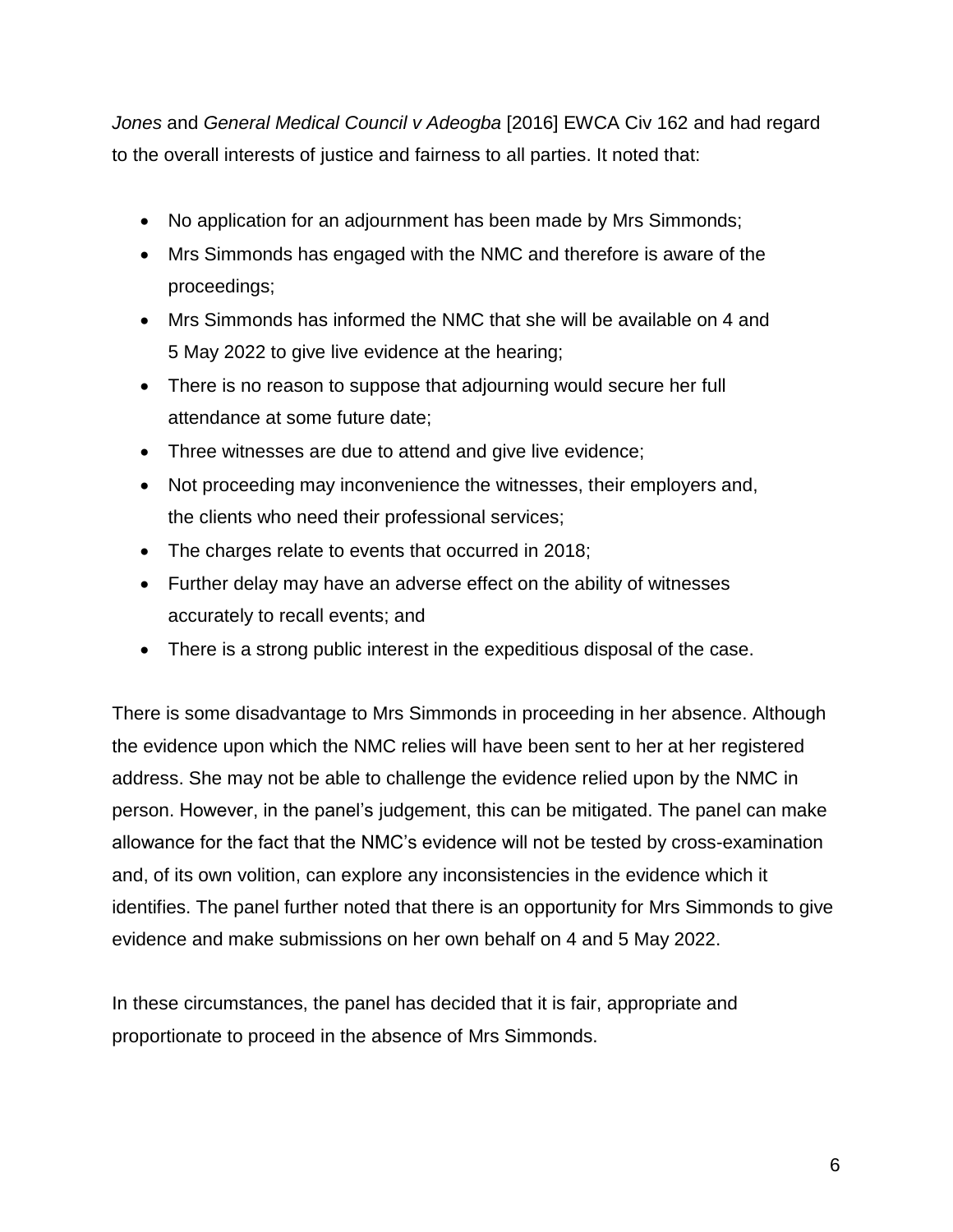#### **Background**

Mrs Simmonds is a registered nurse and has been employed by the Priory Group since 5 December 2016. During this time Mrs Simmonds worked at two hospitals, her first role was as Hospital Director at Priory Nottingham. Mrs Simmonds was seconded to Calverton Hospital (the hospital) in February 2018 as Acting Hospital Director and then secured a permanent role at the hospital in May 2018. As part of Mrs Simmonds' induction, she took part in the eRoster training in 2017.

A referral has been received from The Priory Group alleging that Mrs Simmonds falsified overtime claims from May/June 2018 to November 2018. Accordingly, it is alleged Mrs Simmonds fraudulently claimed payment to the value of over £13,000. Mrs Simmonds was not entitled to overtime under her contract without prior agreement. It is alleged that she claimed overtime and authorised payment of the overtime. It is said she was dishonest in doing so. The matter came to light when Witness 3 visited a site at Calverton Hill Hospital on Thursday 23 November 2018 in his capacity as the Operations Director. Accordingly, Mrs Simmonds was suspended and a local investigation ensued.

Witness 1, in her capacity as the Finance Manager, was allocated to investigate the matter and a local investigation report was produced. Through this local investigation, the allegations against Mrs Simmonds was founded. The matter was to proceed to a disciplinary hearing, however, because Mrs Simmonds resigned the day before the disciplinary hearing it did not go ahead. In regard to the money being repaid, payroll have confirmed that Mrs Simmonds repaid a total of £7,094.25.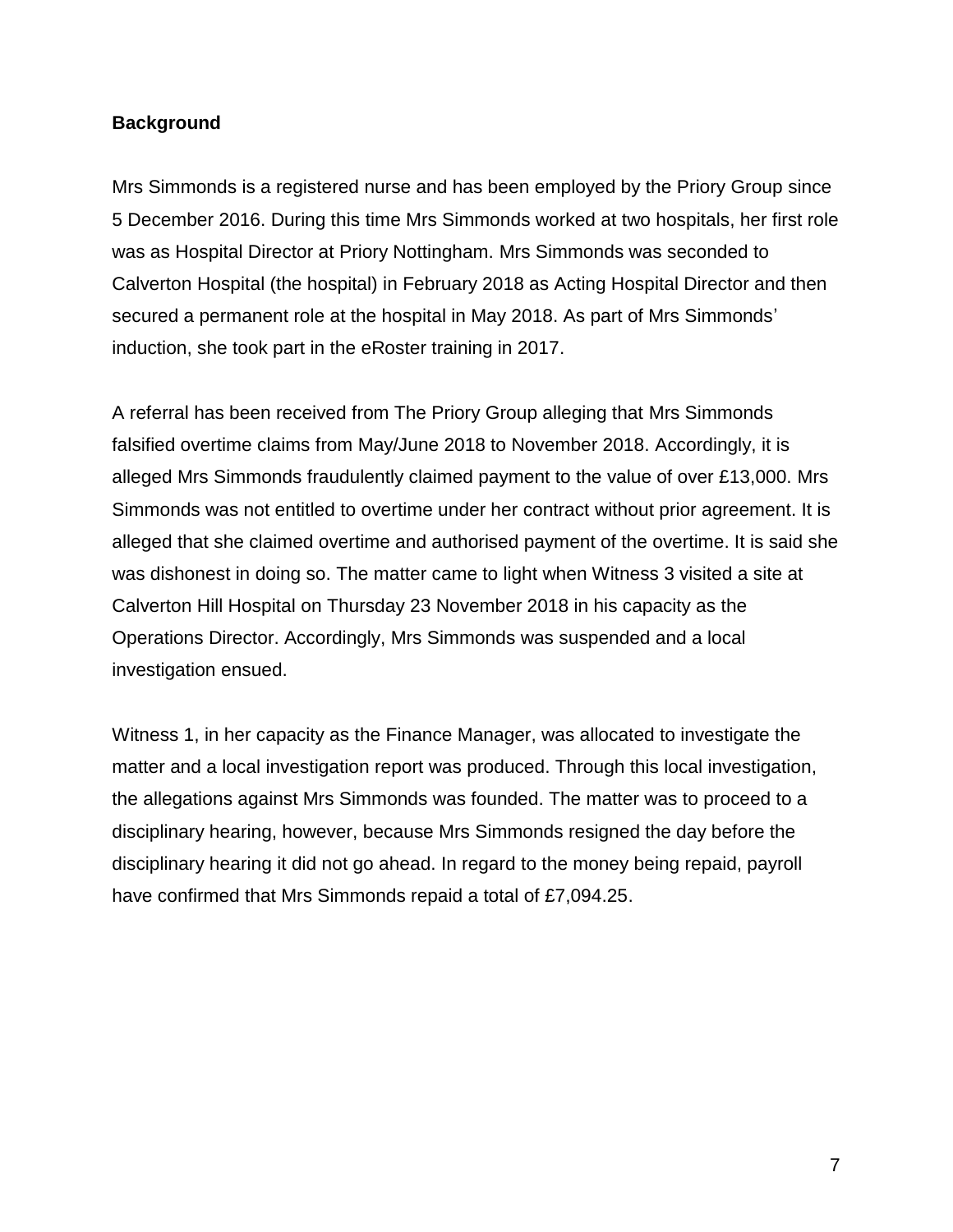## **Facts**

On day 2 of the hearing, Mrs Simmonds made full admissions to charge 1). The panel therefore finds charge 1) proved in its entirety, by way of Mrs Simmonds' admission.

In reaching its decisions on the disputed facts, the panel took into account all the oral and documentary evidence in this case together with the closing submissions made by Mr Joshi on behalf of the NMC and by Mrs Simmonds.

The panel was aware that the burden of proof rests on the NMC, and that the standard of proof is the civil standard, namely the balance of probabilities. This means that a fact will be proved if a panel is satisfied that it is more likely than not that the incident occurred as alleged.

The panel heard live evidence from the following witnesses called on behalf of the NMC:

| Witness 1: | Finance Manager at Priory            |
|------------|--------------------------------------|
|            | <b>Healthcare Group</b>              |
|            |                                      |
| Witness 2: | Managing Director at Priory          |
|            | <b>Healthcare Group</b>              |
|            |                                      |
| Witness 3: | <b>Operations Director at Priory</b> |
|            | <b>Healthcare Group</b>              |

Mrs Simmonds also provided oral evidence on day 2 of the hearing.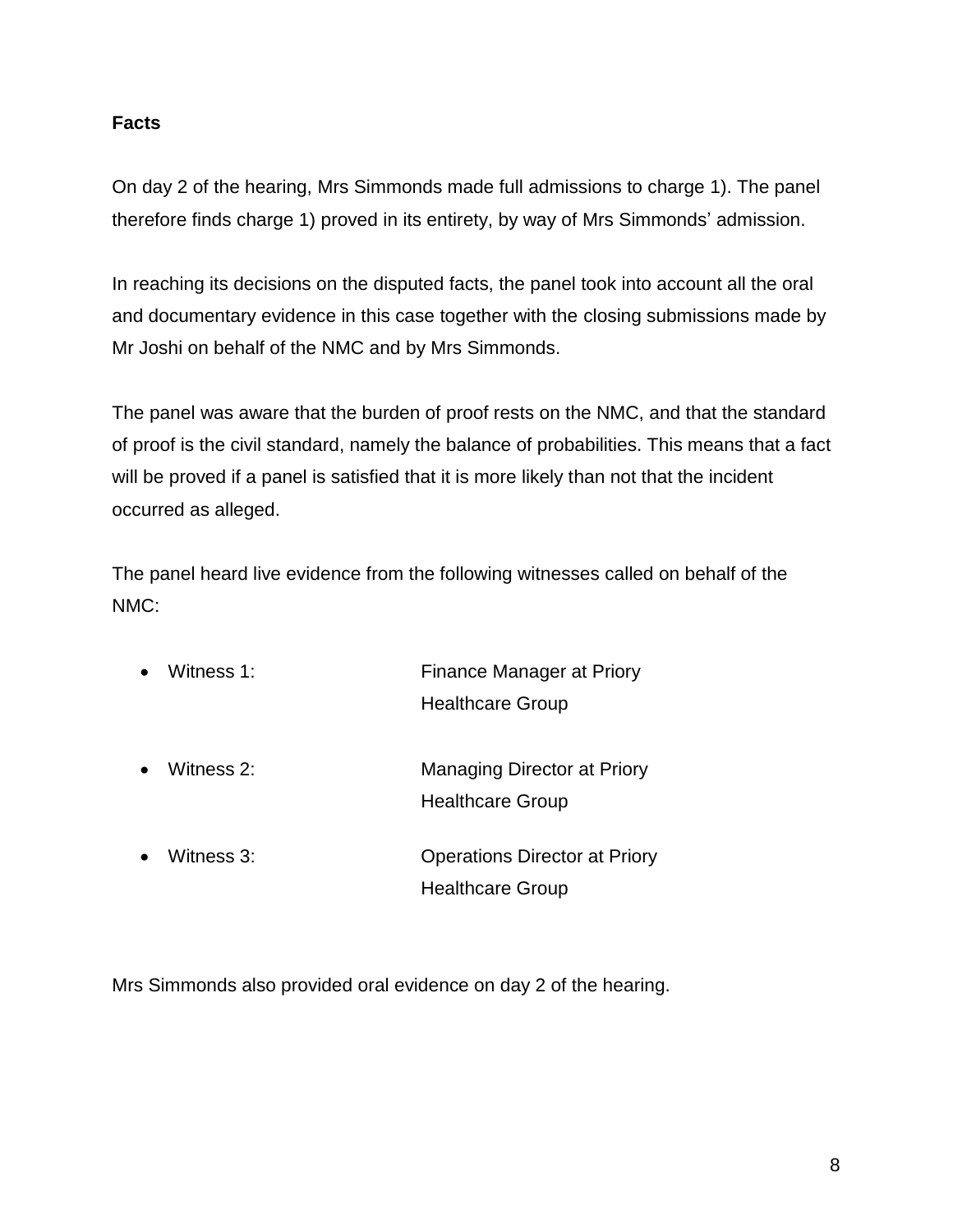## **Panel's decision and reasons on facts**

Before making any findings on the facts, the panel heard and accepted the advice of the legal assessor. It considered the witness and documentary evidence provided by both the NMC and Mrs Simmonds. The panel heard and accepted the advice of the legal assessor. He referred the panel to the following case: *Ivey v Gentings Casinos* (UK) Ltd [2017] UKSC 67.

The panel then considered each of the disputed charges and made the following findings.

# **Charge 2)**

2) On one or more occasions between May 2018 and October 2018 authorised your own claims for overtime when you were not permitted to do so.

## **This charge is found NOT proved.**

In reaching this decision, the panel took into account all the documentary and oral evidence. In particular, it had regard to the eRoster report. However, the panel is not aware of any system or mechanism in place which shows how the payments were authorised. There is also no evidence that Mrs Simmonds authorised any payments.

Having regard to the evidence as a whole, the panel determined that there was no documentary evidence which shows that there is an authorisation mechanism in place. The panel considered that the NMC has not discharged its burden of proof in respect of this charge.

## **Charge 3)**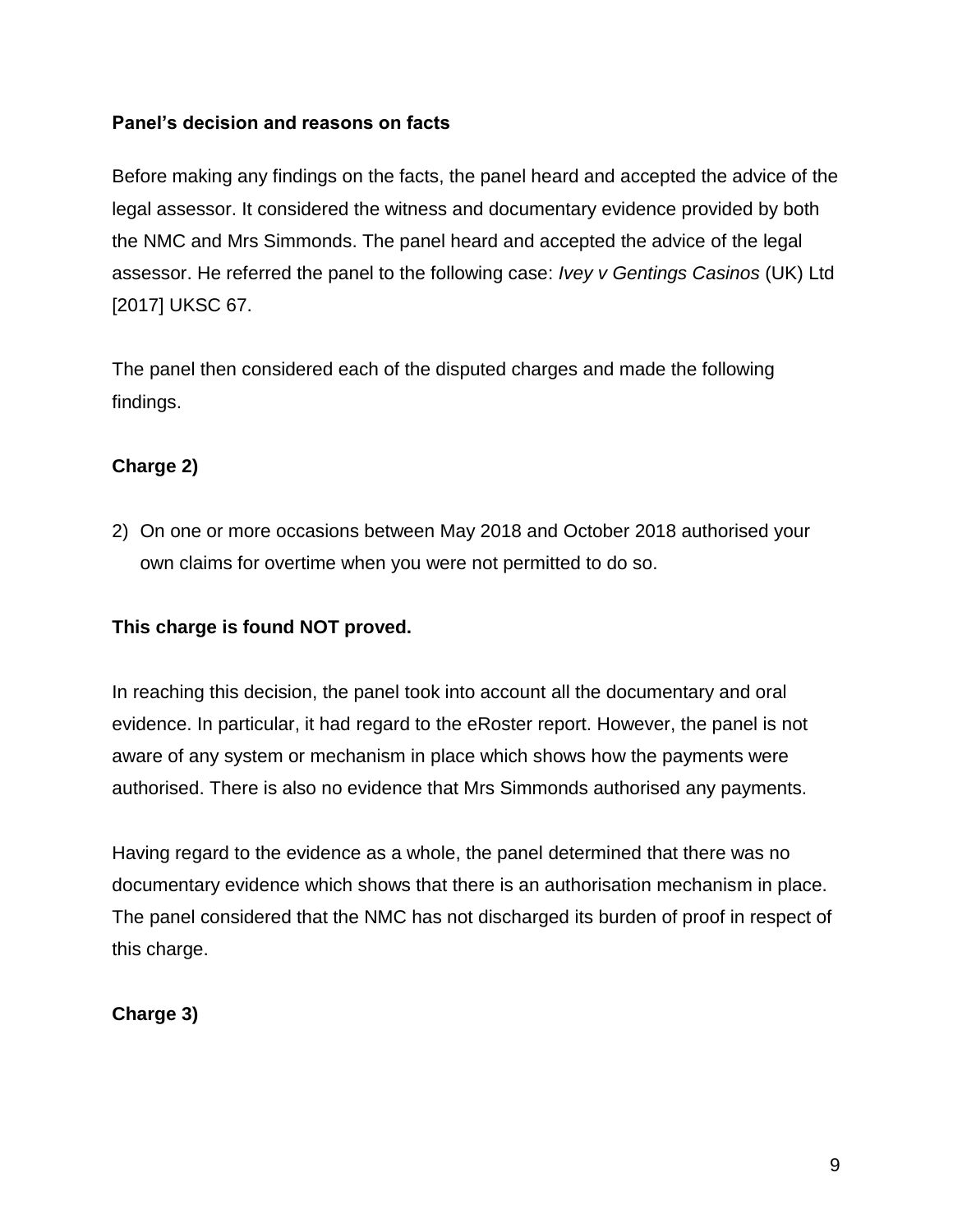3) Your conduct in Charge 1, above, was dishonest in that you knowingly claimed for overtime payment when you knew you were not entitled to do so.

#### **This charge is found proved.**

In considering this charge and charge 4) the panel adopted the test for dishonesty as set out in the case of Ivey that states:

*'When dishonesty is in question the fact-finding tribunal must first ascertain (subjectively) the actual state of the individual's knowledge or belief as to the facts. The reasonableness or otherwise of his belief is a matter of evidence (often in practice determinative) going to whether he held the belief, but it is not an additional requirement that his belief must be reasonable; the question is whether it is genuinely held. When once his actual state of mind as to knowledge or belief as to facts is established, the question whether his conduct was honest or dishonest is to be determined by the fact-finder by applying the (objective) standards of ordinary decent people. There is no requirement that the defendant must appreciate that what he has done is, by those standards, dishonest.'*

The panel took into account all the documentary and oral evidence. In particular, it had regard to the eRoster report, Mrs Simmonds payslips from May 2018 to October 2018, and the copy of Mrs Simmonds' employment contract.

The panel took into account Mrs Simmonds' circumstances at the time. She told the panel that she did work excessive hours and that her responsibilities as a Director were challenging. The panel noted that Mrs Simmonds' position as a Director was among the most senior leadership roles at the hospital. She had day to day responsibility for the overall running of the hospital, was line manager to the heads of department and would be considered a role model. A senior leader in this position would be expected to have good working knowledge of the financial governance procedures in place regarding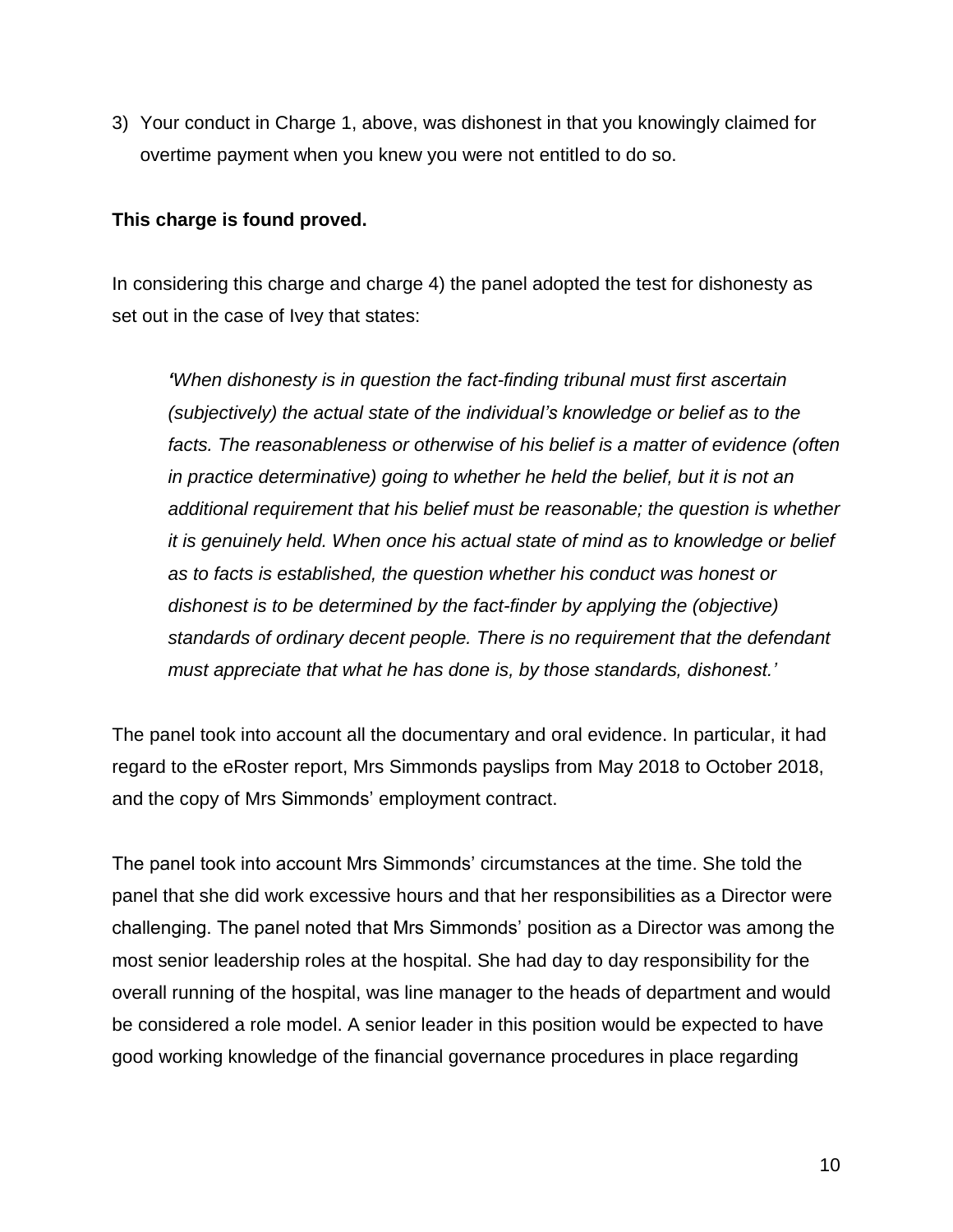salaries and payroll and therefore it was her responsibility to escalate to her line manager about the large amount of money that she had claimed for.

The panel considered the evidence of Witness 2 and Witness 3, who had told the panel that Mrs Simmonds never mentioned that she felt she was working too much, or that she was claiming overtime. Witness 3 stated that he had discussed the issues of commuting with Mrs Simmonds and had offered support in terms of paying overtime accommodation if needed. The panel also considered the amount of money claimed and the time over which the claims took place. It noted that Mrs Simmonds conduct continued over a period of five months.

The panel took into account Mrs Simmonds employment contract which states that she will need to seek prior agreement if she were to receive payment for over time:

"*Due to operational needs and the nature of your role you will be expected to be flexible in your working hours. Working hours will be determined by the needs of the business and may vary during the course of any week. This will include nights, evening, day and weekend duties as required and your specific hours of work will be notified to you via the relevant rota.*

*You may from time to time be required to work beyond these hours to fully discharge your professional duties. Where additional shifts/hours are worked with prior agreement, either time off in lieu or overtime at basic rate will normally be paid."*

However, Mrs Simmonds claimed both general overtime which was paid at the standard hourly rate, and enhancements which were paid at a premium rate. The panel noted that all but five payments claimed by Mrs Simmonds were at the enhanced rate with one claim for bank holiday payments. Mrs Simmonds in her oral evidence told the panel that she knew she was inputting overtime hours and enhanced rated pay. She further told the panel that her line managers were aware that she was doing excessive hours, but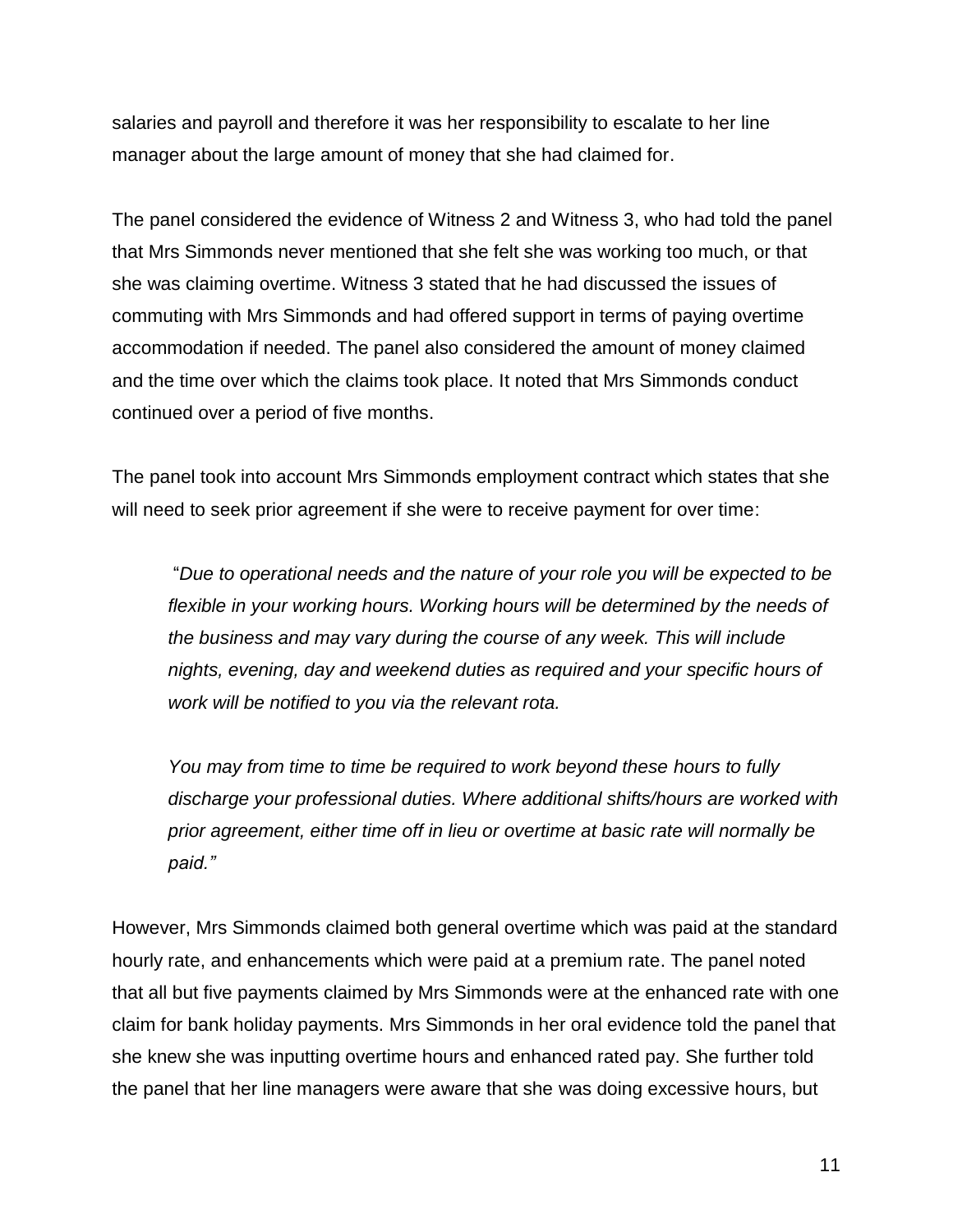instead of informing them of her claims, she followed the process of the previous Hospital director. In addition, Mrs Simmonds told the panel that to her it was the normal process and that the previous Director had also claimed overtime, but the hospital did not look into it further. However, the panel took into account the internal investigation and it noted that it was found to have been the previous Director of Clinical Services who had claimed some overtime payments.

The panel were referred to two payslips in the bundle as being dated 28 August 2018 and 28 September 2018. It was suggested that these were identical and that was evidence that they had been the product of fraud. In fact, the panel note that these documents had been copied into the bundle in error and are the same document. Accordingly, the panel have discounted this evidence from their consideration of the issue of dishonesty.

Having regard to Mrs Simmonds' own admission at charge 1), and the evidence it considered in respect of charge 3), the panel assessed Mrs Simmonds' actual state of knowledge of belief as to the facts. The panel considered that it was more likely than not that Mrs Simmonds was dishonest in that she knowingly claimed for overtime payment when she knew she was not entitled to do so. The panel determined that ordinary decent people having knowledge of these matters, would regard Mrs Simmonds' actions in charge 3) as dishonest.

## **Charge 4)**

4) Your conduct in Charge 2, above, was dishonest in that you knowingly authorised your own claims for overtime when you knew you were not permitted to do so.

## **This charge is found NOT proved.**

Having found charge 2 not proved this charge fell away and could not be found proved.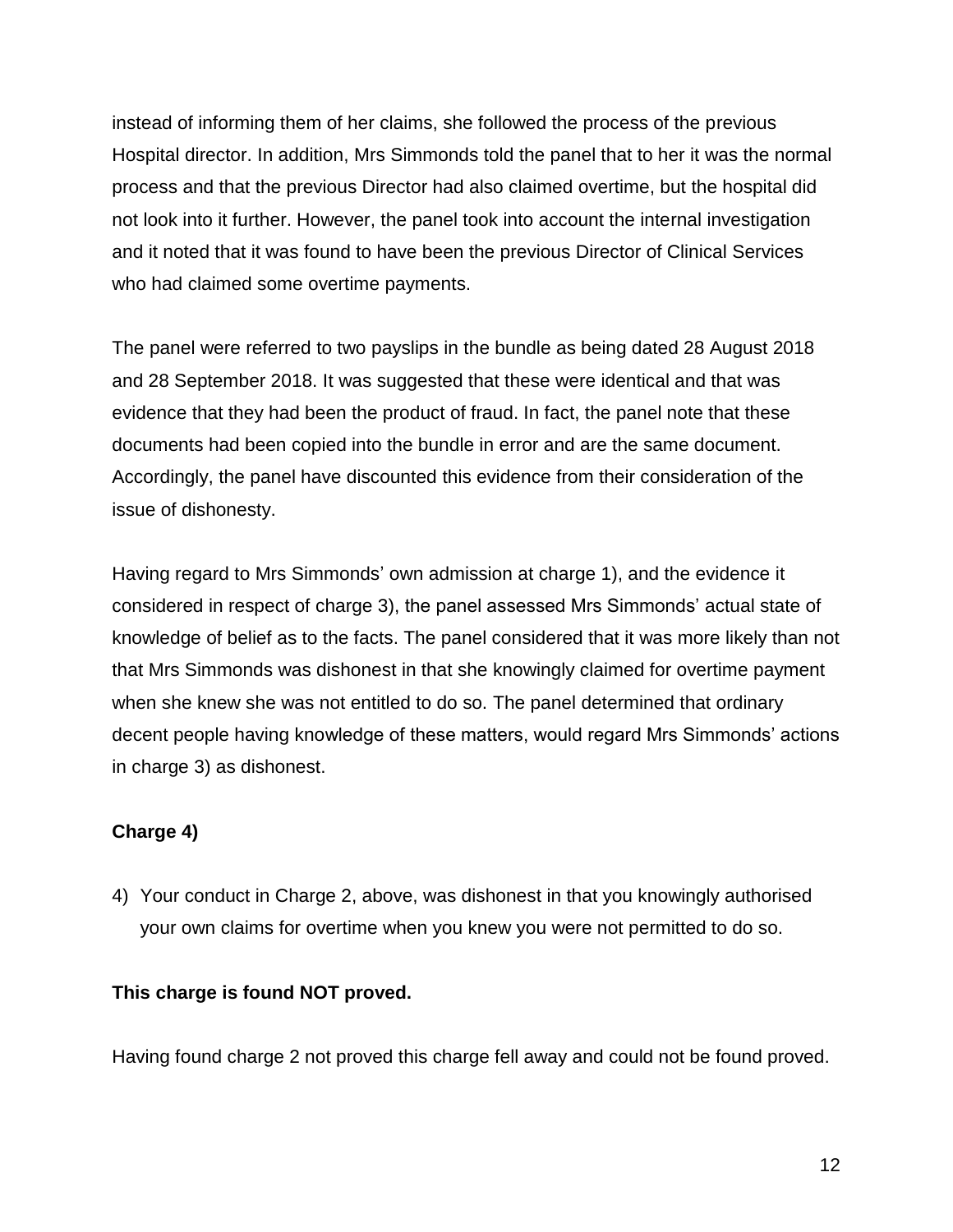### **Fitness to practise**

Having reached its determination on the facts of this case, the panel then moved on to consider, whether the facts found proved amount to misconduct and, if so, whether Mrs Simmonds' fitness to practise is currently impaired. There is no statutory definition of fitness to practise. However, the NMC has defined fitness to practise as a registrant's suitability to remain on the register unrestricted.

The panel, in reaching its decision, has recognised its statutory duty to protect the public and maintain public confidence in the profession. Further, it bore in mind that there is no burden or standard of proof at this stage and it has therefore exercised its own professional judgement.

The panel adopted a two-stage process in its consideration. First, the panel must determine whether the facts found proved amount to misconduct. Secondly, only if the facts found proved amount to misconduct, the panel must decide whether, in all the circumstances, Mrs Simmonds' fitness to practise is currently impaired as a result of that misconduct.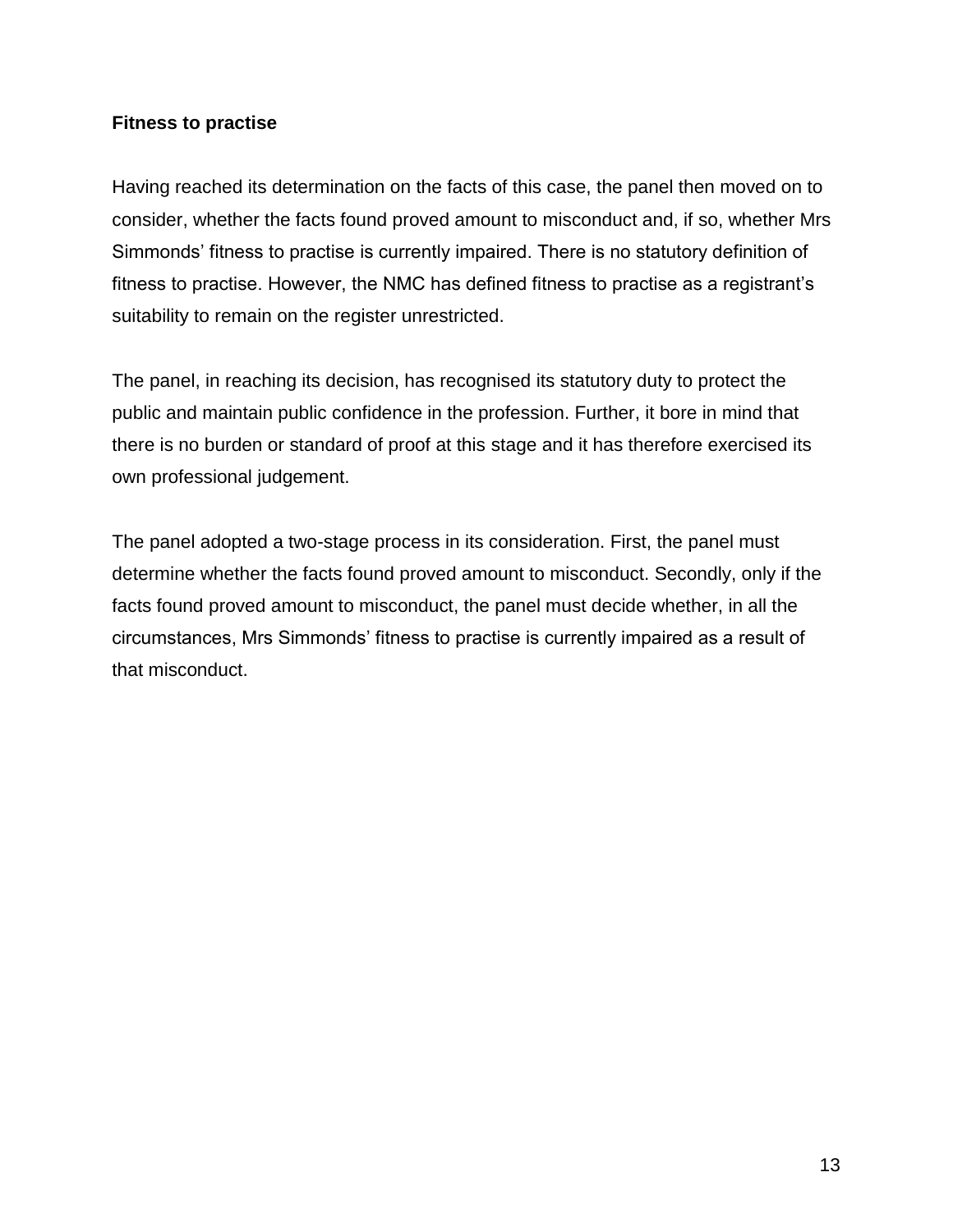### **Submissions on misconduct and impairment**

In coming to its decision, the panel had regard to the case of *Roylance v General Medical Council (No. 2)* [2000] 1 AC 311 which defines misconduct as a *'word of general effect, involving some act or omission which falls short of what would be proper in the circumstances.'*

Mr Joshi invited the panel to take the view that the facts found proved amount to misconduct. The panel had regard to the terms of 'The Code: Professional standards of practice and behaviour for nurses and midwives (2015)' (the Code) in making its decision.

Mr Joshi moved on to the issue of impairment and addressed the panel on the need to have regard to upholding the wider public interest. This included the need to declare and maintain proper standards and maintain public confidence in the profession and in the NMC as a regulatory body. He told the panel that a senior leader in Mrs Simmonds' position would be expected to have good working knowledge of the financial governance procedures regarding salaries and payroll. He submitted that it was Mrs Simmonds' responsibility to escalate to her line manager about the large amount of money that she had claimed for.

Mr Joshi therefore submitted that a member of the public would be concerned to find out that a Director at that senior role had effectively falsified the claims and was dishonest in doing so. He submitted that the charges found proved are very serious and that the professional standards and the reputation of the nursing profession are being called into disrepute.

Mrs Simmonds did not provide any further evidence at this stage.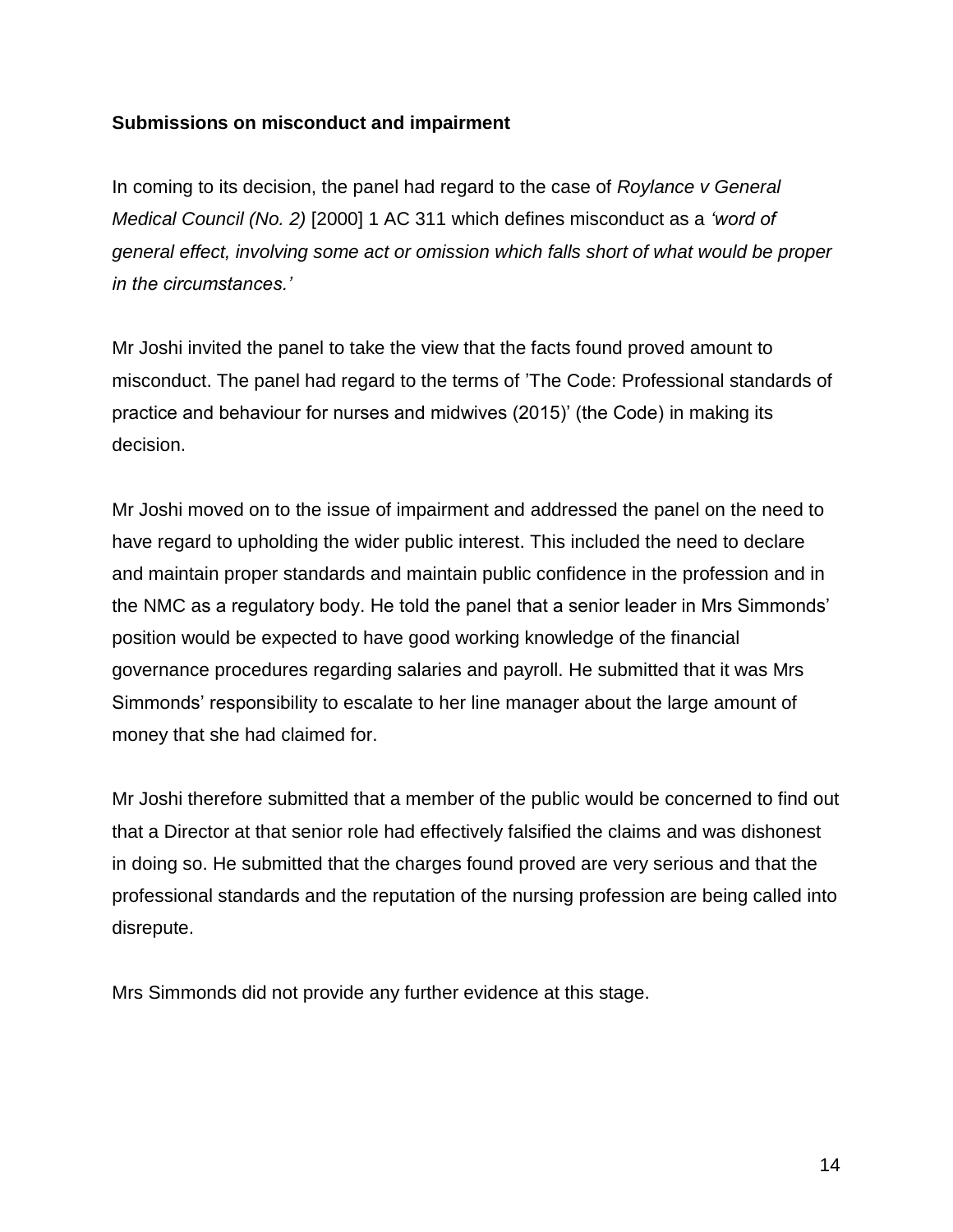The panel accepted the advice of the legal assessor which included reference to a number of relevant judgments. This included: *Council for Healthcare Regulatory Excellence* v *(1) Nursing and Midwifery Council (2) Grant* [2011] EWHC 927 (Admin)

## **Decision and reasons on misconduct**

When determining whether the facts found proved amount to misconduct, the panel had regard to the terms of the Code and the need to protect the public and uphold the wider public interest. The panel accepted that there was no burden or standard of proof at this stage and exercised its own professional judgement.

The panel considered whether the allegations which were found proved amounted to misconduct. It determined that your actions fell significantly short of the standards expected of a registered nurse. Your actions amounted to a breach of the Code. The panel considered that the following section of the Code was engaged in this case:

## *8 Work co-operatively*

*To achieve this, you must:*

- *8.2 maintain effective communication with colleagues*
- *8.6 share information to identify and reduce risk*
- *10 Keep clear and accurate records relevant to your practice To achieve this, you must:*
	- *10.3 maintain effective communication with colleagues*
- *20 Uphold the reputation of your profession at all times*
	- *To achieve this, you must:*
	- *20.1 keep to and uphold the standards and values set out in the Code*
	- *20.2 act with honesty and integrity at all times…*
	- *20.3 be aware at all times of how your behaviour can affect and influence the behaviour of other people*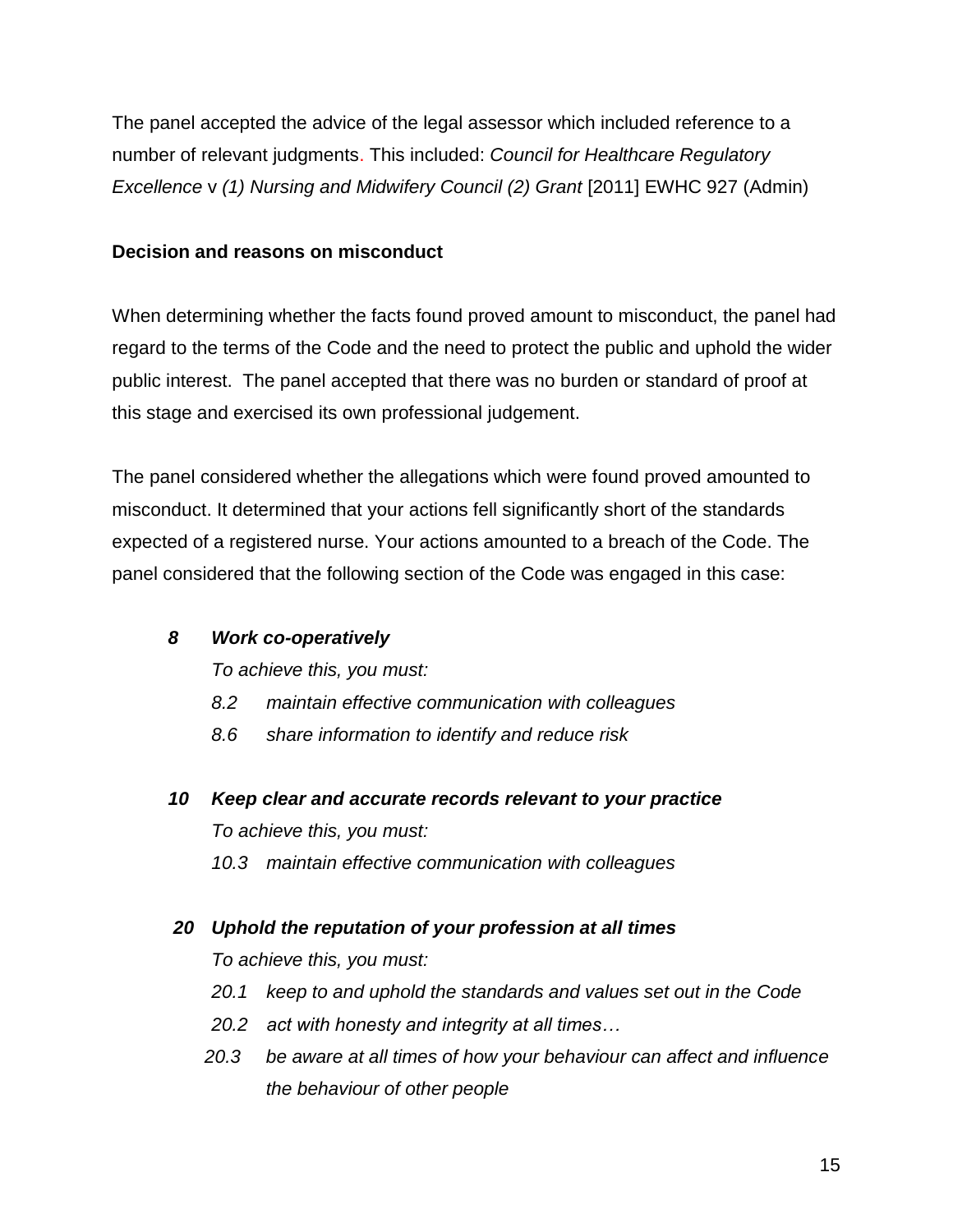*20.8 act as a role model of professional behaviour for students and newly qualified nurses, midwives and nursing associates to aspire to*

# *21 Uphold your position as a registered nurse, midwife or nursing associate*

*To achieve this, you must:*

*21.3 act with honesty and integrity in any financial dealings you have with everyone you have a professional relationship with…*

The panel appreciated that breaches of the Code do not automatically result in a finding of misconduct.

The panel found that your actions as set out in charges 1 and 3 fell seriously short of the standards expected of a nurse, and amounted to misconduct.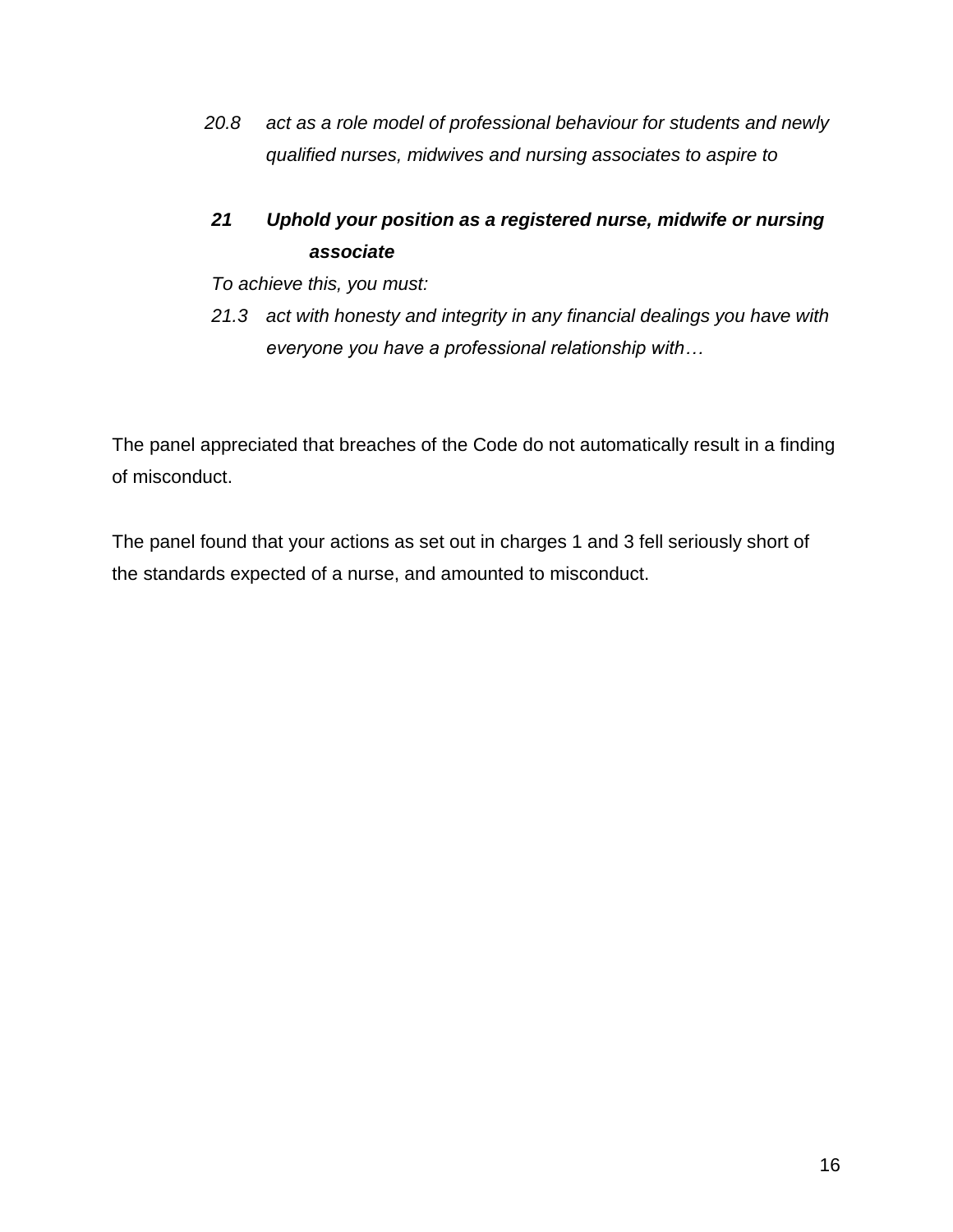#### **Decision and reasons on impairment**

The panel next went on to decide if as a result of the misconduct, Mrs Simmonds's fitness to practise is currently impaired.

Nurses occupy a position of privilege and trust in society and are expected at all times to be professional. Patients and their families must be able to trust nurses with their lives and the lives of their loved ones. To justify that trust, nurses must be honest and open and act with integrity. They must make sure that their conduct at all times justifies both their patients' and the public's trust in the profession.

In this regard the panel considered the judgment of Mrs Justice Cox in the case of *CHRE v NMC and Grant* in reaching its decision. In paragraph 74, she said:

*'In determining whether a practitioner's fitness to practise is impaired by reason of misconduct, the relevant panel should generally consider not only whether the practitioner continues to present a risk to members of the public in his or her current role, but also whether the need to uphold proper professional standards and public confidence in the profession would be undermined if a finding of impairment were not made in the particular circumstances.'*

In paragraph 76, Mrs Justice Cox referred to Dame Janet Smith's "test" which reads as follows:

*'Do our findings of fact in respect of the doctor's misconduct, deficient professional performance, adverse health, conviction, caution or determination show that his/her fitness to practise is impaired in the sense that s/he:*

*a) …*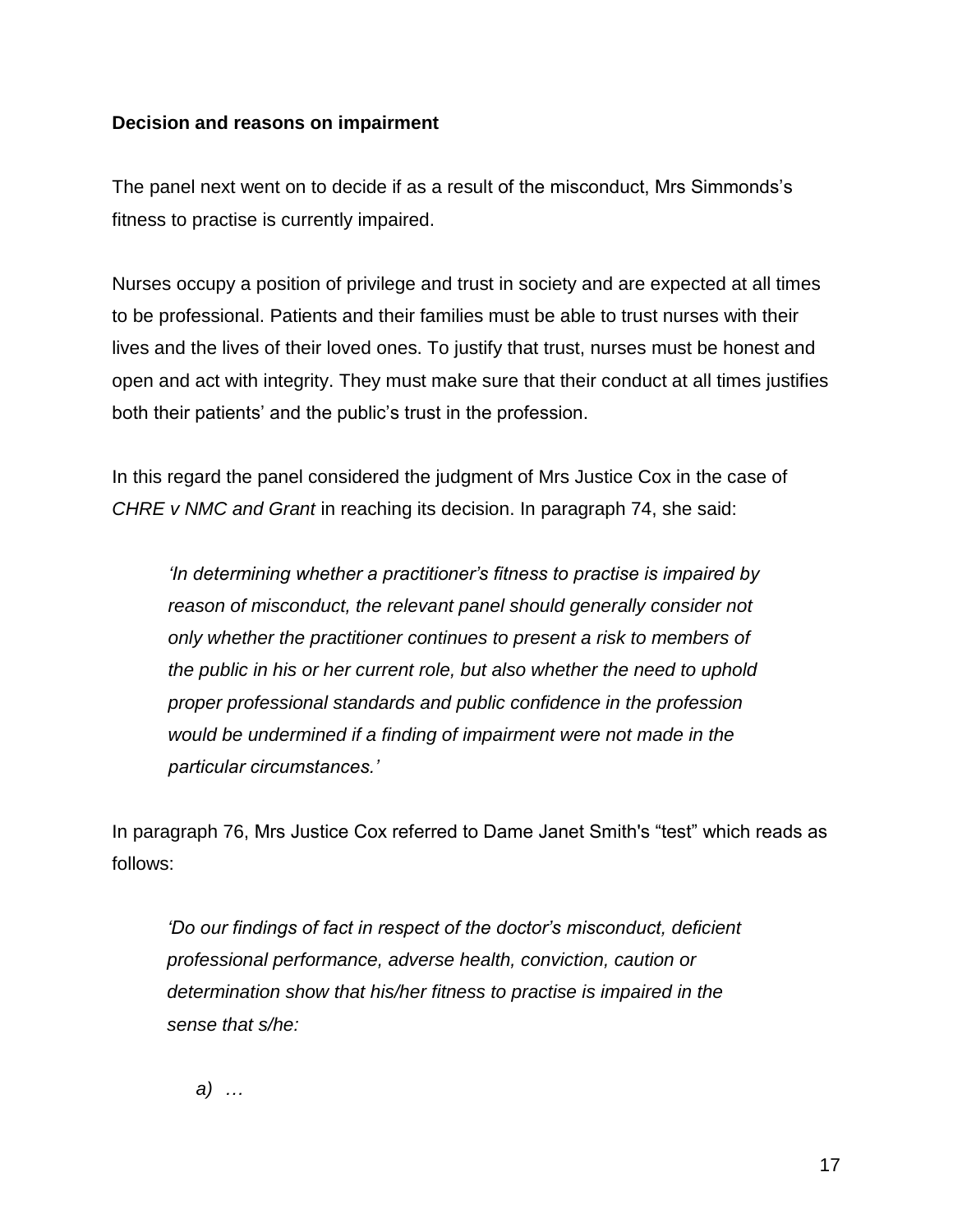- *b) has in the past brought and/or is liable in the future to bring the medical profession into disrepute; and/or*
- *c) has in the past breached and/or is liable in the future to breach one of the fundamental tenets of the medical profession; and/or*
- *d) has in the past acted dishonestly and/or is liable to act dishonestly in the future.*

The panel noted that there were no concerns with Mrs Simmonds' clinical practice and the charges found proved relate solely to her claiming overtime without prior agreement and acting dishonestly in doing so. It was therefore of the view that a finding of impairment on public protection grounds is not necessary.

The panel found that Mrs Simmonds' misconduct had breached the fundamental tenets of the nursing profession and also brought its reputation into disrepute. It was satisfied that confidence in the nursing profession would be undermined if its regulator did not find charges relating to dishonesty extremely serious.

The panel took into account Mrs Simmonds' documentary and oral evidence. It noted that Mrs Simmonds is currently employed as a Registered Home Manager. A positive employment reference has been received detailing that: *"there have been no issues or concerns raised in regards to Mrs Simmonds' honesty and integrity and indeed with financial management of the service."* The panel further noted that Mrs Simmonds has engaged with the NMC's investigation and has provided an account of the incidents where she had initially denied all but charge 1).

The panel went on to consider whether Mrs Simmonds has shown sufficient insight into her misconduct. It noted that in Mrs Simmonds' documentary and oral evidence, it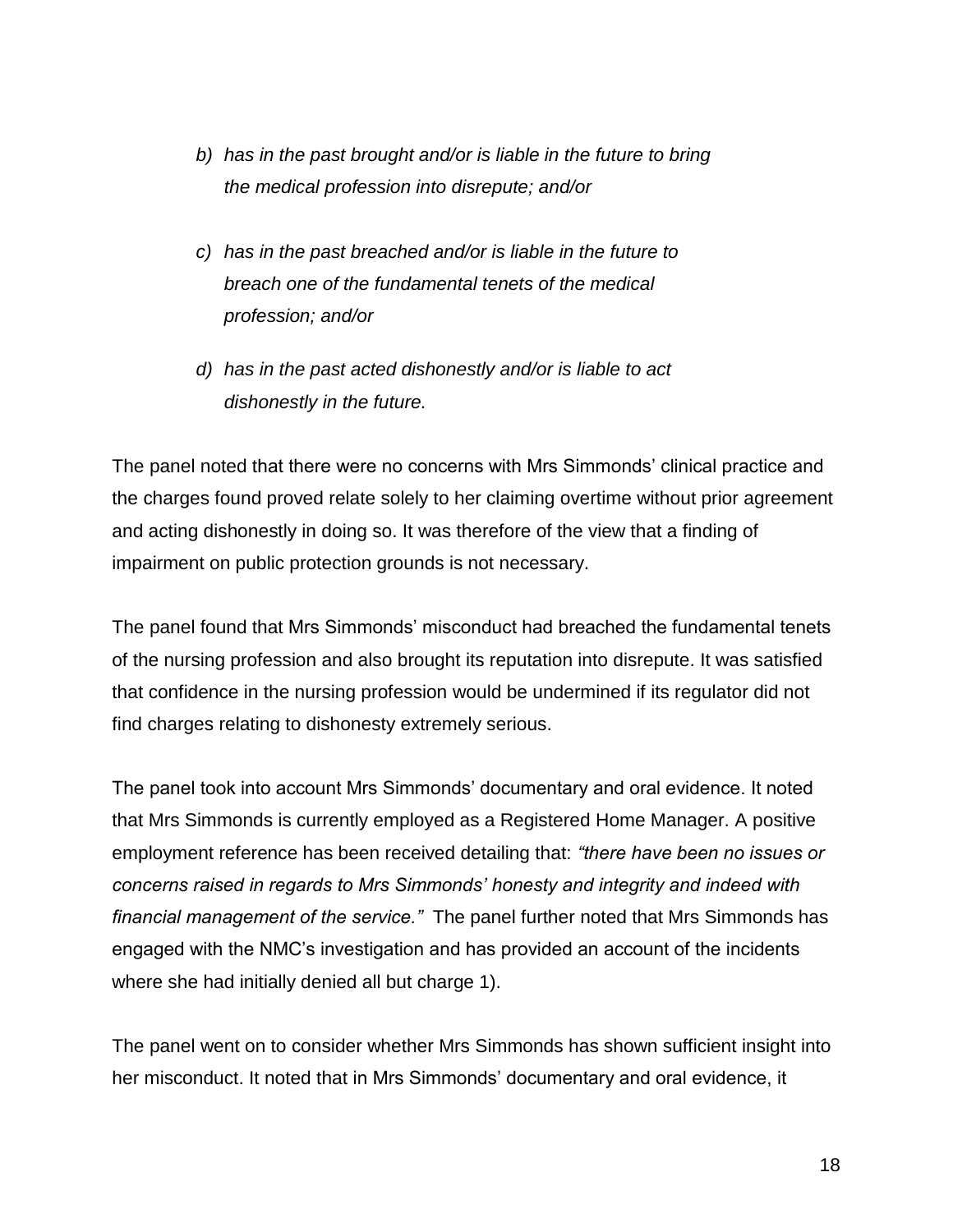focussed on the personal impact on Mrs Simmonds without any indication of what she would do differently in the future or, any appreciation of the effects of her actions on the hospital, her colleagues or the reputation of the nursing profession. The panel also noted Mrs Simmonds' attempts to shift blame and to minimise her own actions and responsibility. Therefore, the panel determined that there is no sufficient information before it to suggest that Mrs Simmonds has reflected on her actions and developed insight.

The panel noted that Mrs Simmonds had repaid a total of £7,094.25 (out of the £13,000+ initially claimed). However, the panel was of the view that a finding of no impairment would fail to declare and uphold standards and would undermine public confidence in the nursing profession. The overarching objectives of the NMC are; to protect, promote and maintain the health, safety, and well-being of the public and patients, and to uphold and protect the wider public interest. This includes promoting and maintaining public confidence in the nursing and midwifery professions and upholding the proper professional standards for members of those professions. As public confidence in the profession would be undermined if a finding of impairment were not made in this case, the panel therefore finds that your fitness to practise is impaired on the grounds of public interest.

Having regard to all of the above, the panel was satisfied that Mrs Simmonds' fitness to practise is currently impaired.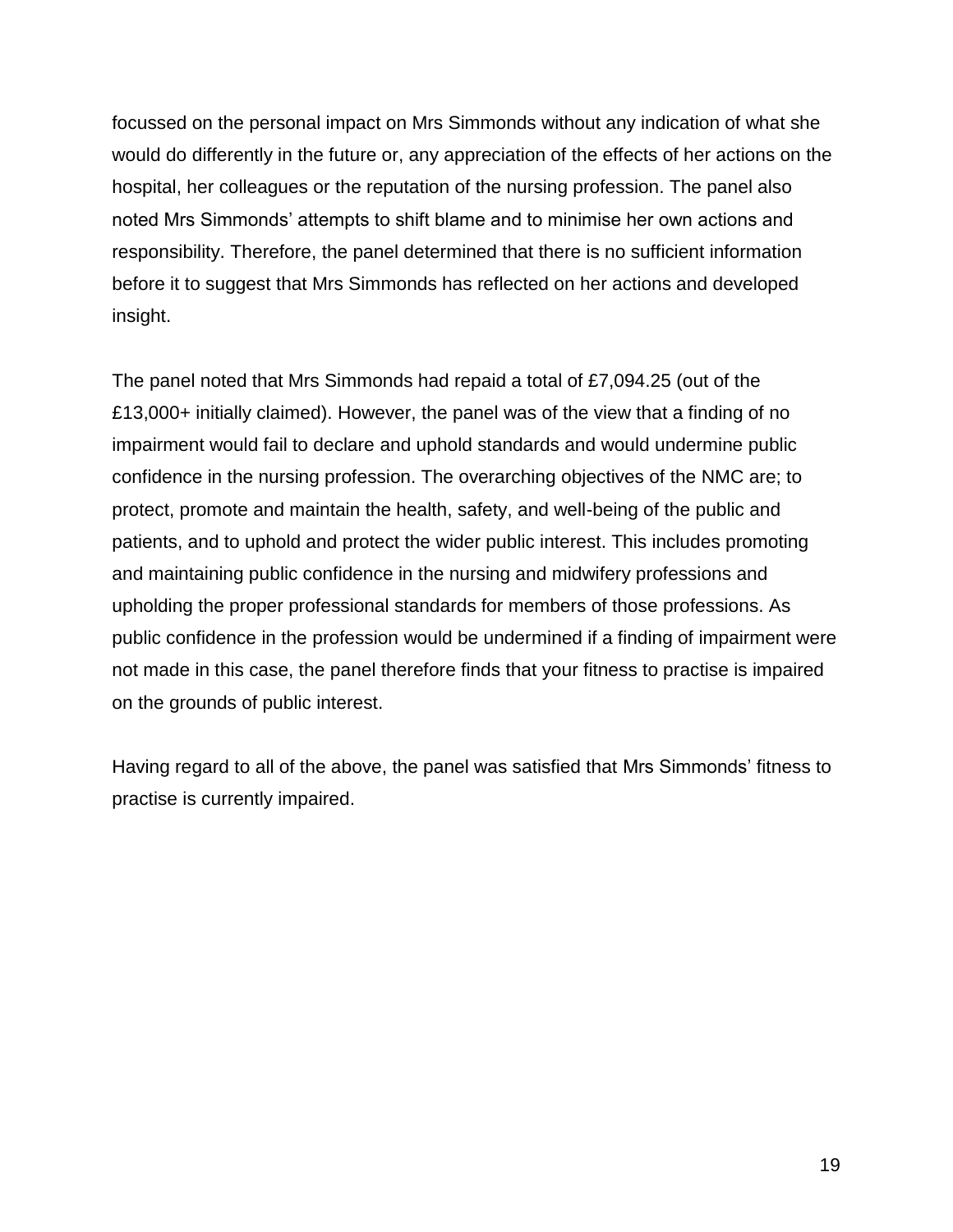## **Sanction**

The panel has considered this case very carefully and has decided to make a suspension order for a period of nine months. The effect of this order is that the NMC register will show that Mrs Simmonds's registration has been suspended.

In reaching this decision, the panel has had regard to all the evidence that has been adduced in this case and had careful regard to the Sanctions Guidance (SG) published by the NMC. The panel accepted the advice of the legal assessor.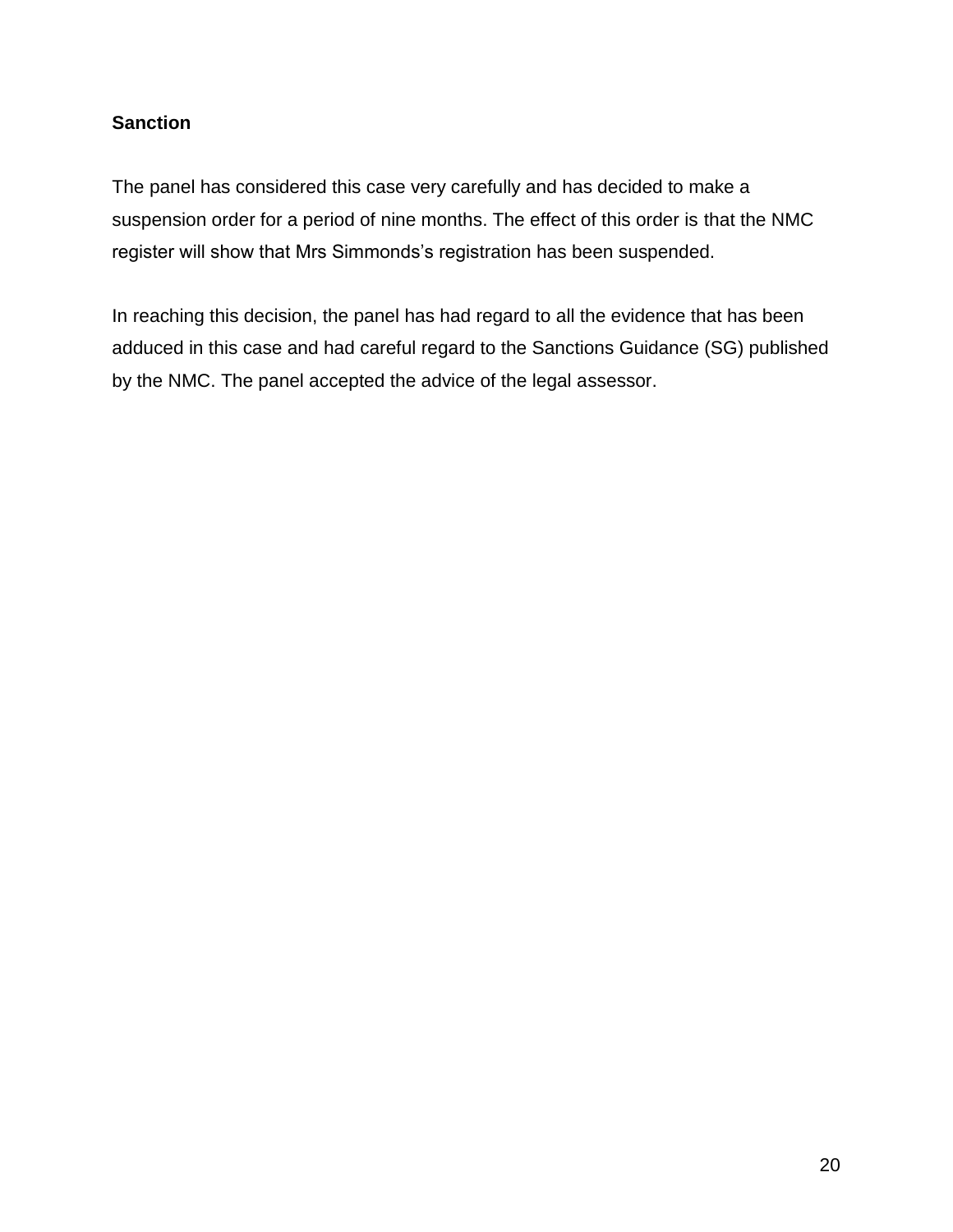#### **Mrs Simmonds' evidence on day 4 of the hearing**

Mrs Simmonds' told the panel that she has learnt a valuable life lesson from the events that occurred in 2018. She told the panel that there was no intention of dishonesty and an error of judgement was made, but that she accepts the panel's decision. Mrs Simmonds told the panel that since 2018, she has undergone training on accountabilities and responsibilities that she covers in her role. She told the panel that she stepped down from the Director's role and moved back into the elderly care sector where she is more comfortable and familiar.

Mrs Simmonds told the panel that she has worked diligently through the pandemic and worked excessive hours. She said that she had never thought about claiming overtime since. She told the panel that she has shown commitment and dedication to her profession and has acted as a role model. She said that to suspend her PIN number would impact on her employment, her contributions to the nursing profession and would also impact on how colleagues would perceive her at work.

Mrs Simmonds told the panel that it would be a harsh punishment to remove her PIN number from the register, but she would respect any decision that the panel make. She asked the panel for a short a period as possible if it considers a suspension order. Mrs Simmonds told the panel that she has effectively shown that she is a professional, hardworking, committed and loyal member of the profession and that she has worked diligently as a role model for the past three years.

In cross examination, Mrs Simmonds told the panel that the meaning of dishonesty is one of personal opinion, however, she accepts that her actions have been perceived by the panel as dishonest. She told the panel that she made poor judgments and that she followed a process she thought to be correct. Mrs Simmonds further told the panel that she had no dishonest intention and that she only submitted claims for the hours of work she had done.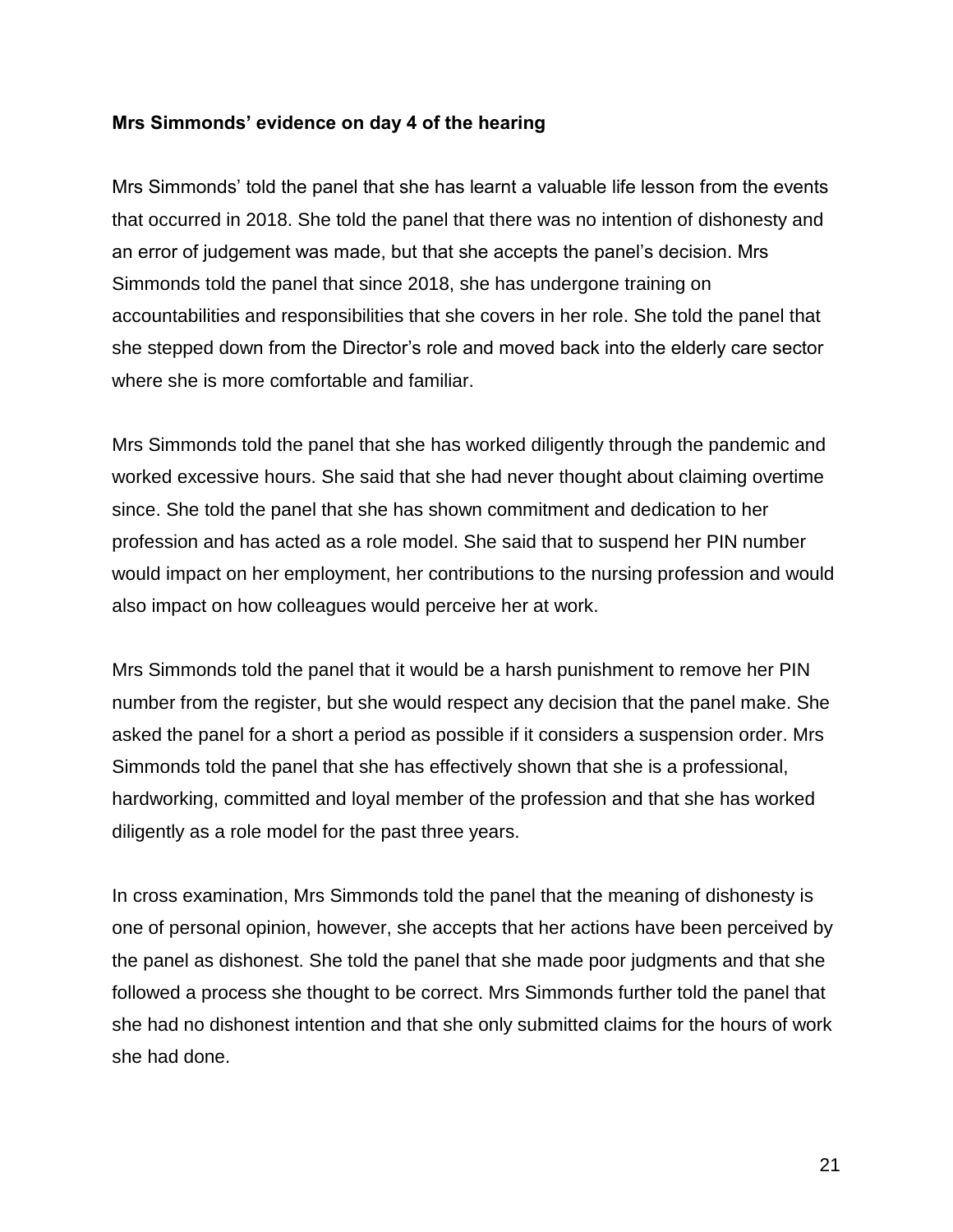#### **Submissions on sanction**

Mr Joshi informed the panel that the NMC would seek the imposition of a suspension order for a period of six months.

Mr Joshi submitted that in cross examination, Mrs Simmonds stated that dishonesty is a matter of "personal opinion". He told the panel that Mrs Simmonds clearly recognises that there has been a finding of misconduct, but that she does not want to acknowledge that she has been dishonest. He submitted that the issue of dishonesty was initially denied and even after the proceedings and the panel's findings, we are still faced with the issue of Mrs Simmonds' limited insight into her misconduct.

Mr Joshi submitted that Mrs Simmonds has abused her position of trust. He told the panel that this is not a case of financial irregularities that was spontaneous, but it was opportunistic. He submitted that Mrs Simmonds as the Director of the hospital should have been aware of the rules and the regulations. He submitted that not making further claims since the incidents in 2018 is not in itself dealing with the issue of dishonesty. He further submitted that Mrs Simmonds' misconduct continued over a period of five months and at no point did she ask her line manager or colleagues whether she could claim overtime.

Mr Joshi therefore submitted that due to Mrs Simmonds lack of insight into her misconduct a suspension order would be appropriate in this case.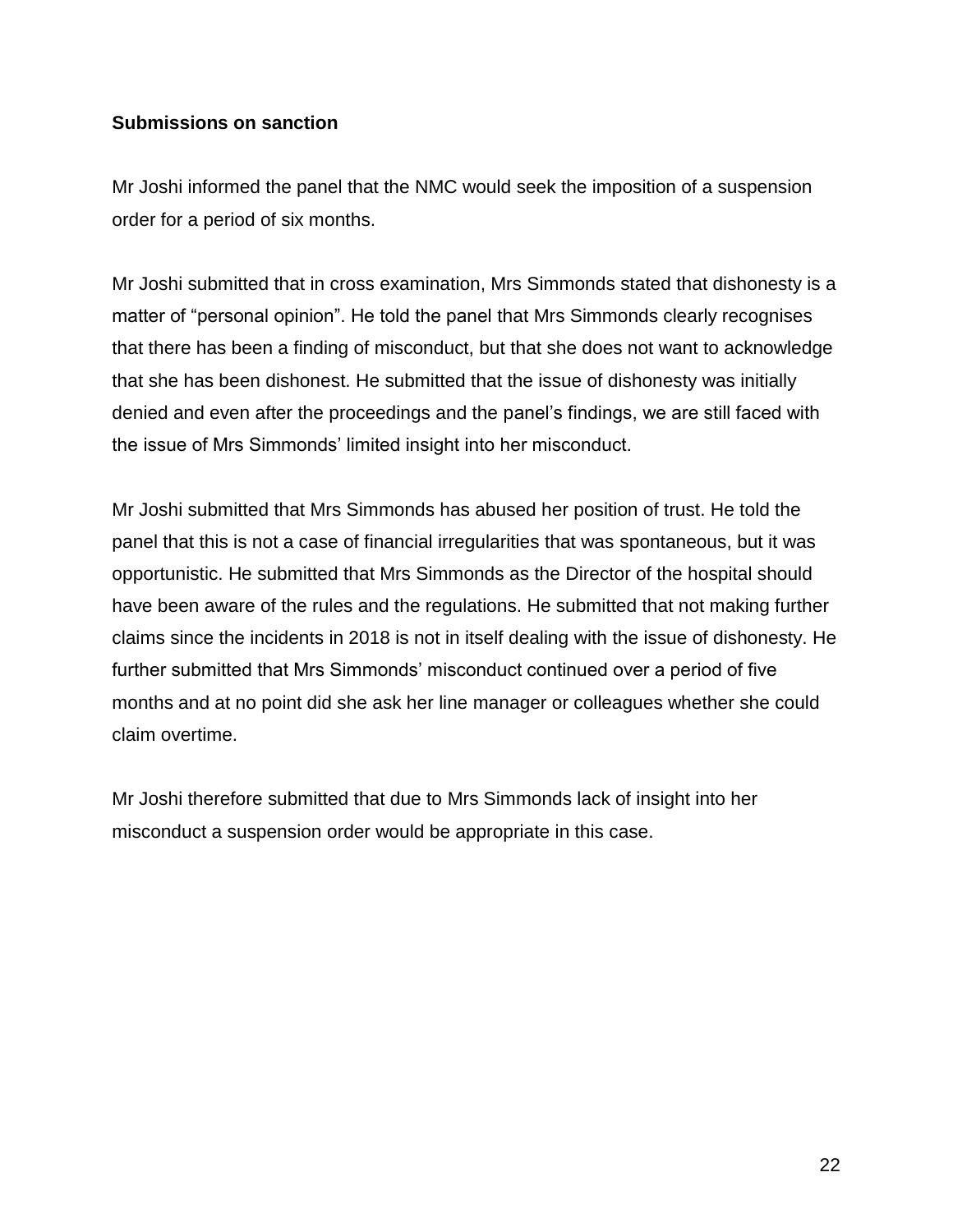### **Decision and reasons on sanction**

The panel received an employer statement provided by Mrs Simmonds at the sanction stage. However, the panel attached limited weight to this given that it inappropriately expresses views on the proceedings.

Having found Mrs Simmonds' fitness to practise currently impaired, the panel went on to consider what sanction, if any, it should impose in this case. The panel has borne in mind that any sanction imposed must be appropriate and proportionate and, although not intended to be punitive in its effect, may have such consequences. The panel had careful regard to the SG. The decision on sanction is a matter for the panel independently exercising its own judgement.

The panel took into account the following aggravating features:

- Miss Simmonds' abuse of a position of trust
- Opportunistic financial gain with no attempt to highlight over payments received by her, to her line manager or payroll until challenged
- Lack of insight into her failings
- A pattern of misconduct over a period of five months
- The amount of money claimed over that period of time

The panel also took into account the following mitigating features:

- Some insight and attempts to address her misconduct
- Previous good character
- Mrs Simmonds' clinical practice is not in question
- There was no actual harm caused to patients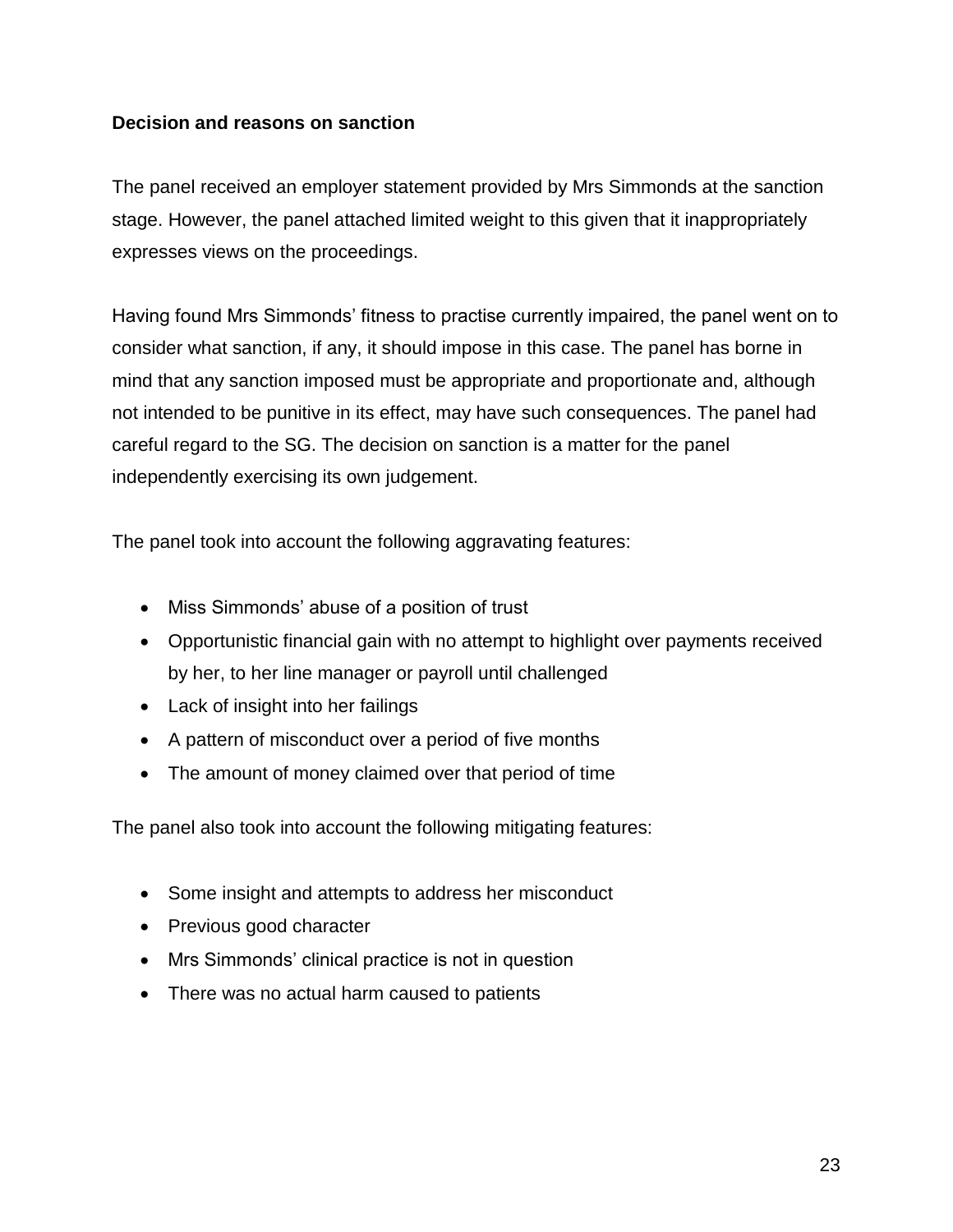The panel first considered whether to take no action but concluded that this would be inappropriate in view of the seriousness of the case. The panel decided that it would be neither proportionate nor in the public interest to take no further action.

It then considered the imposition of a caution order but again determined that, due to the seriousness of the case, an order that does not restrict Mrs Simmonds' practice would not be appropriate in the circumstances. The SG states that a caution order may be appropriate where '*the case is at the lower end of the spectrum of impaired fitness to practise and the panel wishes to mark that the behaviour was unacceptable and must not happen again.'* The panel considered that Mrs Simmonds' misconduct was not at the lower end of the spectrum and that a caution order would be inappropriate in view of the issues identified. The panel decided that it would be neither proportionate nor in the public interest to impose a caution order.

The panel next considered whether placing conditions of practice on Mrs Simmonds' registration would be a sufficient and appropriate response. The panel is of the view that there are no practical or workable conditions that could be formulated, given the nature of the charges in this case. The misconduct identified in this case did not relate to Mrs Simmonds' clinical practice and was not something that can be addressed by retraining or the imposition of conditions. Furthermore, the panel concluded that the placing of conditions on Mrs Simmonds' registration would not adequately address the seriousness of this case or mark the public interest of this case.

The panel then went on to consider whether a suspension order would be an appropriate sanction. The SG states that suspension order may be appropriate where some of the following factors are apparent:

- *A single instance of misconduct but where a lesser sanction is not sufficient;*
- *No evidence of harmful deep-seated personality or attitudinal problems;*
- *No evidence of repetition of behaviour since the incident;*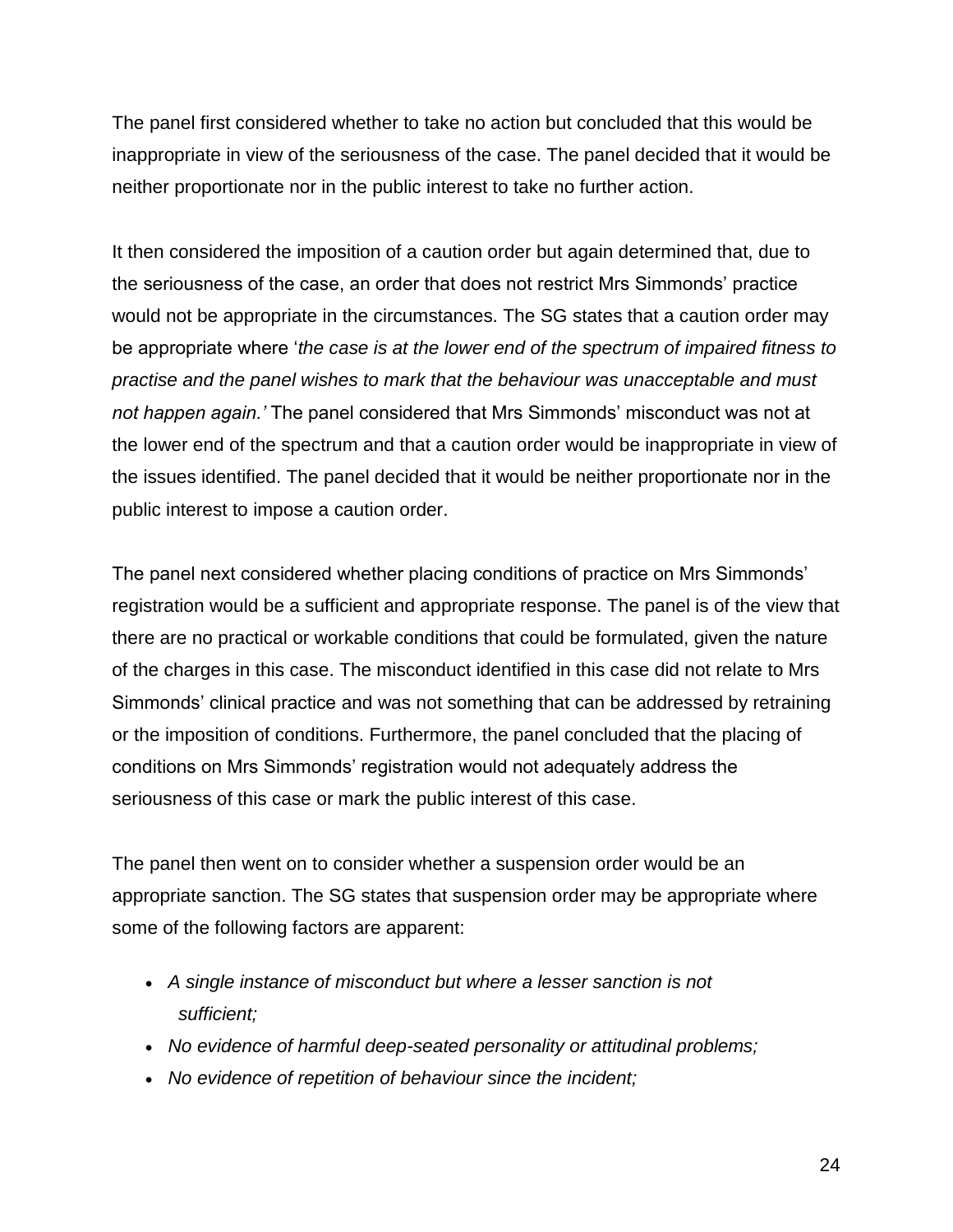- *The Committee is satisfied that the nurse or midwife has insight and does not pose a significant risk of repeating behaviour;*
- *…*
- *…*

The panel determined that Mrs Simmonds' conduct, as highlighted by the facts found proved, was a significant departure from the standards expected of a registered nurse. Her misconduct was not a single instance but rather took place over a period of five months and that resulted in significant personal financial gain without any prior agreement. She abused the trust of colleagues and her employer and has demonstrated very little insight into her misconduct. The panel considered that Mrs Simmonds' dishonesty did not appear to be premeditated and instead was opportunistic. The panel was therefore satisfied that in this case, the misconduct was not fundamentally incompatible with remaining on the register.

It did go on to consider whether a striking-off order would be proportionate but, taking account of all the information before it, and of the mitigation provided, the panel concluded that it would be disproportionate. Whilst the panel acknowledges that a suspension may have a punitive effect, it would be unduly punitive in Mrs Simmonds' case to impose a striking-off order.

Balancing all of these factors the panel has concluded that a suspension order would be the appropriate and proportionate sanction.

The panel noted the hardship such an order will inevitably cause Mrs Simmonds. However, this is outweighed by the public interest in this case.

The panel considered that this order is necessary to mark the importance of maintaining public confidence in the profession, and to send to the public and the profession a clear message about the standard of behaviour required of a registered nurse. The panel was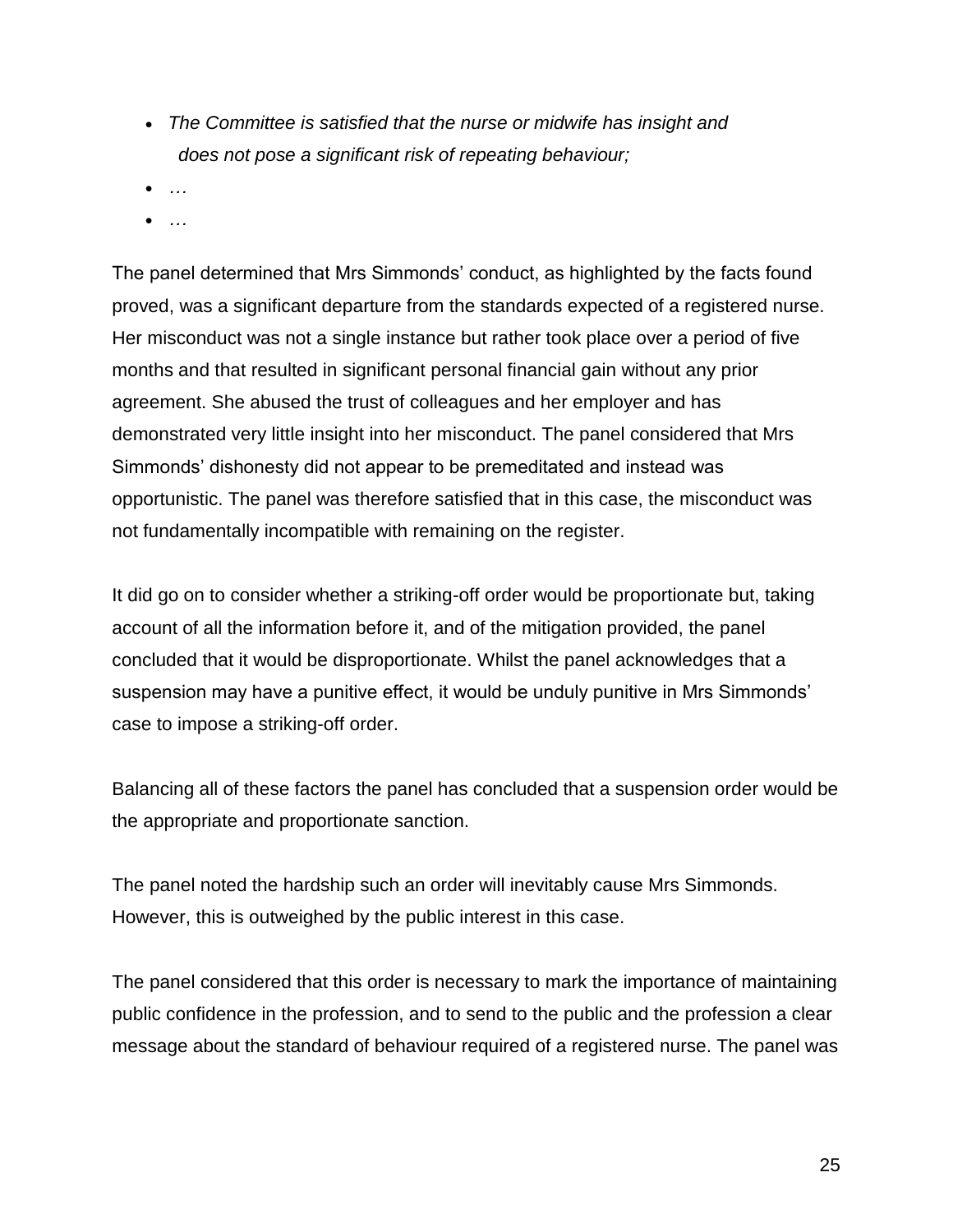of the view that any case involving the dishonesty of a nurse could erode the public's confidence in the nursing profession

The panel determined that a suspension order for a period of nine months was appropriate in this case to mark the seriousness of the misconduct and would give Mrs Simmonds sufficient time to engage further with the NMC and provide full evidence of her insight into her misconduct.

At the end of the period of suspension, another panel will review the order. At the review hearing the panel may revoke the order, or it may confirm the order, or it may replace the order with another order.

Any future panel reviewing this case would be assisted by:

- Mrs Simmonds attendance
- A reflective piece to the NMC prior to the review of this case. This reflective people must discuss Mrs Simmonds misconduct, with particular regard to:
	- $\circ$  The importance of honesty in the nursing profession;
	- $\circ$  How her actions have damaged the reputation of the nursing profession and the hospital;
	- $\circ$  How she would act differently in the future, if placed in a similar situation.
- Any up to date reference or testimonials, from any senior colleague, attesting to her conduct in the workplace with specific reference to her honesty; and
- Evidence of training around financial governance.

This will be confirmed to Mrs Simmonds in writing.